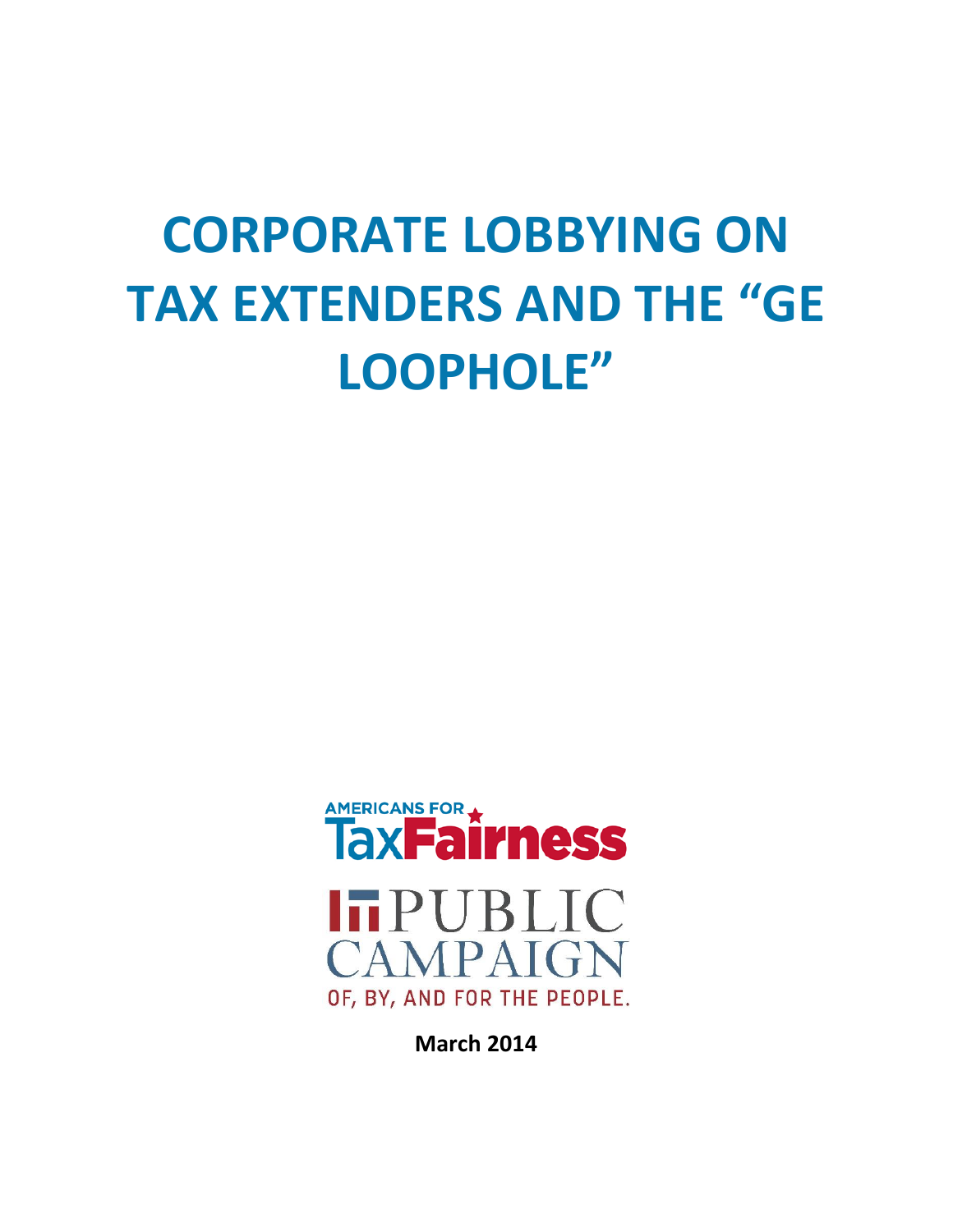# **Credits**

The principal author(s) of this report are Harry Gural, Communications Director, and Frank Clemente, Executive Director, at Americans for Tax Fairness. Tam Doan, Research Director at Public Campaign, provided all the analysis of lobbying disclosure data and prepared the tables. Additional research support was provided by Erin Weiler, Research Assistant at Americans for Tax Fairness.



Americans for Tax Fairness is a diverse coalition of [400 national and state organizations](http://bit.ly/14jS5AC) that collectively represent tens of millions of members. The organization was formed on the belief that the country needs comprehensive, progressive tax reform that results in greater revenue to meet our growing needs. ATF is playing a central role in Washington and in the states on federal tax-reform issues.

# **ITPUBLIC CAMPAIGN**

OF, BY, AND FOR THE PEOPLE. [Public Campaign](http://www.publiccampaign.org/) is a national nonpartisan organization that fights to raise the voices of everyday people in our democracy through changing our campaign finance laws and through holding elected officials accountable.



The lobbying disclosure data used in this report is unique to the [Center for Responsive Politics](http://www.opensecrets.org/revolving/rev_summary.php?id=30923) (CRP). The methodology section of this report explains how the data was derived.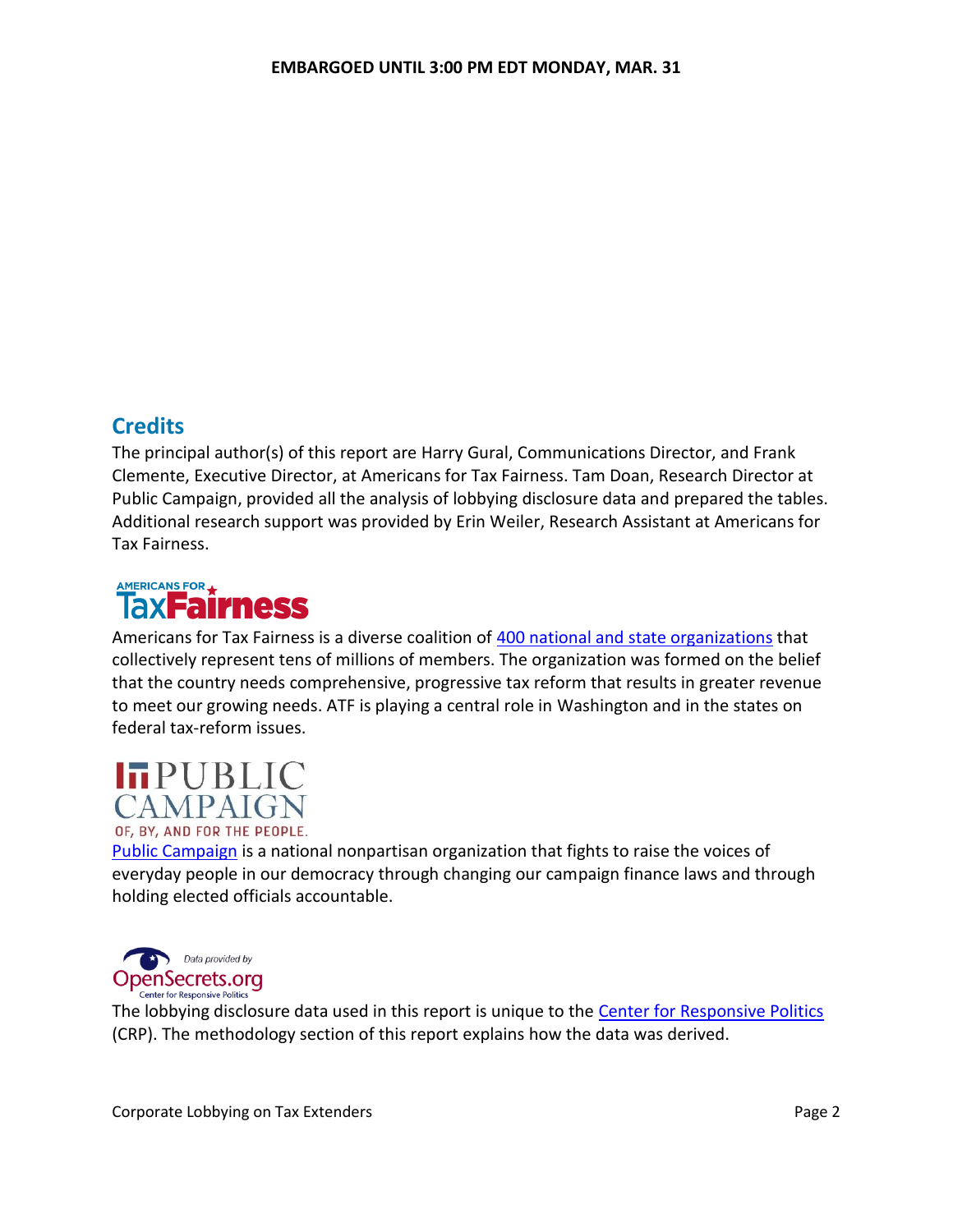# **CORPORATE LOBBYING ON TAX EXTENDERS AND THE "GE LOOPHOLE"**

## **Executive Summary**

Washington lobbyists are quietly laying the groundwork for passage of a mammoth package of 55 tax breaks – known as tax extenders – that could cost \$46 billion in 2014 and about \$700 billion over 10 years, according to Congressional Budget Office data.

Some of the tax breaks are clearly boondoggles, like special tax breaks for owners of thoroughbred racehorses and NASCAR race tracks.

Some help middle-class families, like a deduction for schoolteachers who pay for supplies out of their own pockets, tax breaks for employees who ride mass transit to work, and a deduction for "underwater" homeowners who receive help when they lose money on the sale of their homes. But **90 percent** of the cost of the tax package benefits businesses, especially large corporations. These tax breaks are far more expensive – some would cost tens of billions of dollars over ten years – and they may be of little benefit to anyone but the large corporations that receive them.

One of the largest giveaways is a special tax break that enables multinational corporations to avoid paying federal income taxes on financial income that can be claimed to have been generated offshore. . Known as the Active Financing Exception (AFE), it will cost American taxpayers \$62.5 billion over ten years.

General Electric is one of the biggest beneficiaries of this tax break. GE claimed tax refunds of **\$3.1 billion** between 2008 and 2012 on **\$27.5 billion** in profits, according to Citizens for Tax Justice (CTJ), for a federal income tax rate of **negative 11.1%**. A significant reason was the AFE loophole.

This report reveals that corporate America is lobbying hard to pass the tax extender package. An army of **1,359** individual lobbyists swarmed Capitol Hill to press members of Congress on the issue between January 2011 and September 2013, the period covered in this report. This represents more than **1 in 10** of the federal lobbyists registered in Washington in 2013.

The intensity of lobbying on tax extenders is startling. These lobbyists appeared **12,378** times in quarterly lobbying reports in the period studied – each report representing from one to dozens of contacts with members of Congress and their staffs during the quarter it was filed.

Although this study looks broadly at lobbying on tax extenders, it focuses on the Active Financing Exception loophole, one of the most expensive tax breaks in the package. The AFE enables some large corporations to escape paying federal taxes on interest and dividend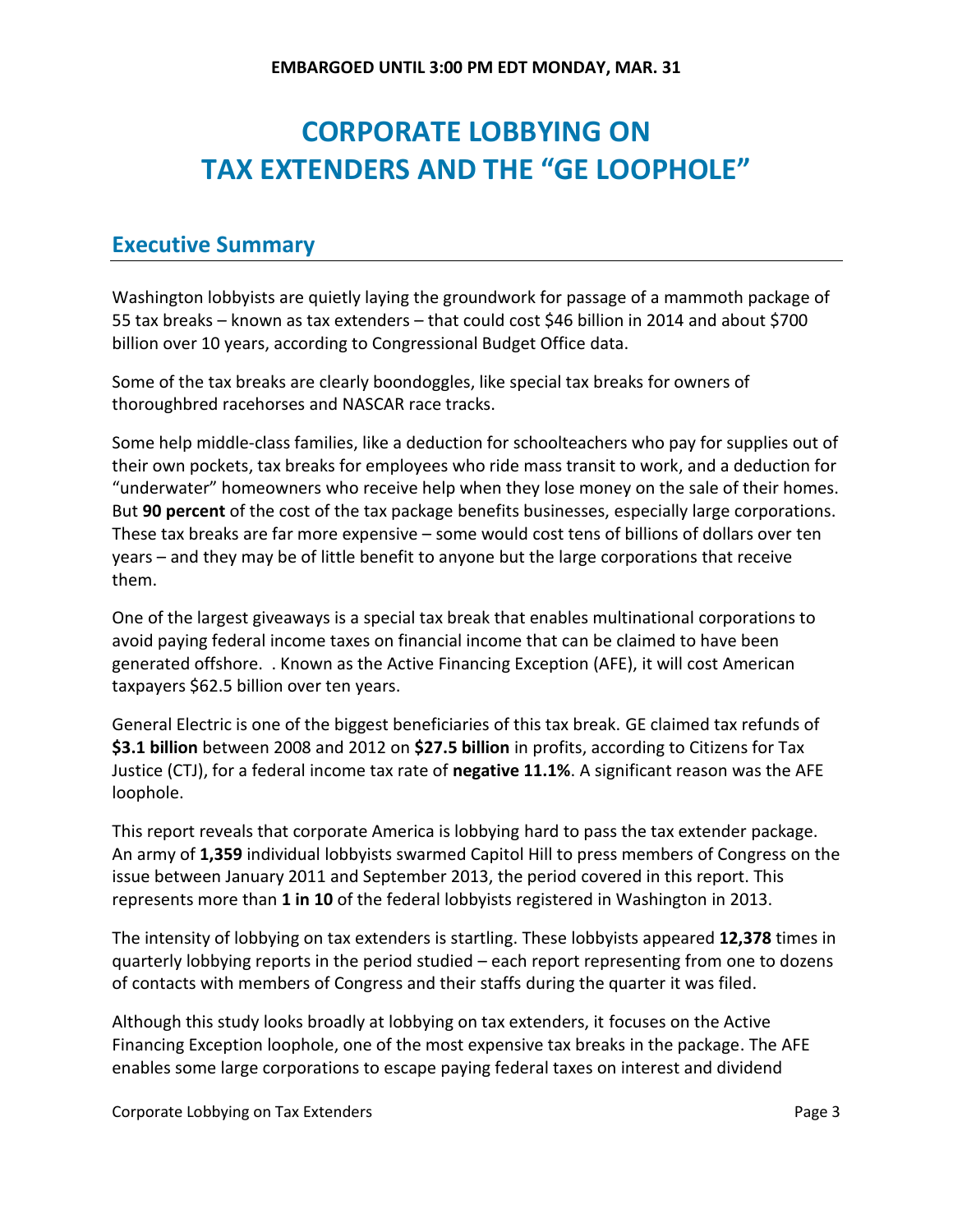income "earned" offshore. The report shows that lobbying on the AFE is far more concentrated than on the overall tax extender package – 30 large corporations and industry associations do **98 percent of all lobbying** on the issue.

No company has lobbied more aggressively on the AFE or benefits more handsomely than General Electric, which is why the report refers to this tax break as the "GE Loophole."

# **Key Findings**

- **The size of the "tax extenders" lobby:** Overall, **1,359** individual lobbyists representing **373** companies and trade associations reported lobbying on the broad topic of "tax extenders" between January 2011 and September 2013.<sup>1</sup> [Table 1] That is more than **1 out of 10** of the more than 12,000 lobbyists registered in Washington in 2013, according to Center for Responsive Politics data. There are more than **2.5** lobbyists on tax extenders for every member of Congress. There are more than **21** lobbyists on tax extenders for every member of the two tax-writing committees in Congress, the House Ways and Means Committee and the Senate Finance Committee.
- **Access to Members of Congress: 58 percent** of the lobbyists who worked on tax extenders have passed through the revolving door – they have worked for Congress or the executive branch, or both. [Table 1] They include two powerful former Senators – John Breaux (D-LA), a former senior member of the Senate Finance Committee, and Trent Lott (R-MS), the former Senate Majority Leader.
- **Dominant industries lobbying on tax extenders:** The industries that lobbied most heavily on tax extenders were miscellaneous manufacturing and distributing, computer and internet, securities and investment, and the pharmaceuticals and health products industries. [Table 2] The companies and trade associations that lobby on tax extenders spent **\$2.9 billion** lobbying Congress on all issues combined in the period covered by the study.
- **Wall Street industries and companies dominate Active Financing Exception lobbying:** General Electric, lobbying to advance the interests of its financing arm GE Capital, employs more lobbyists and is more active than any other institution on AFE and tax extender issues in general. The other big players are financial firms, banks and insurers including Citigroup, Prudential Financial, Bank of New York Mellon, Morgan Stanley, Goldman Sachs, Principal Financial Group, State Street Corp. and American Express. [Tables 3 and 4]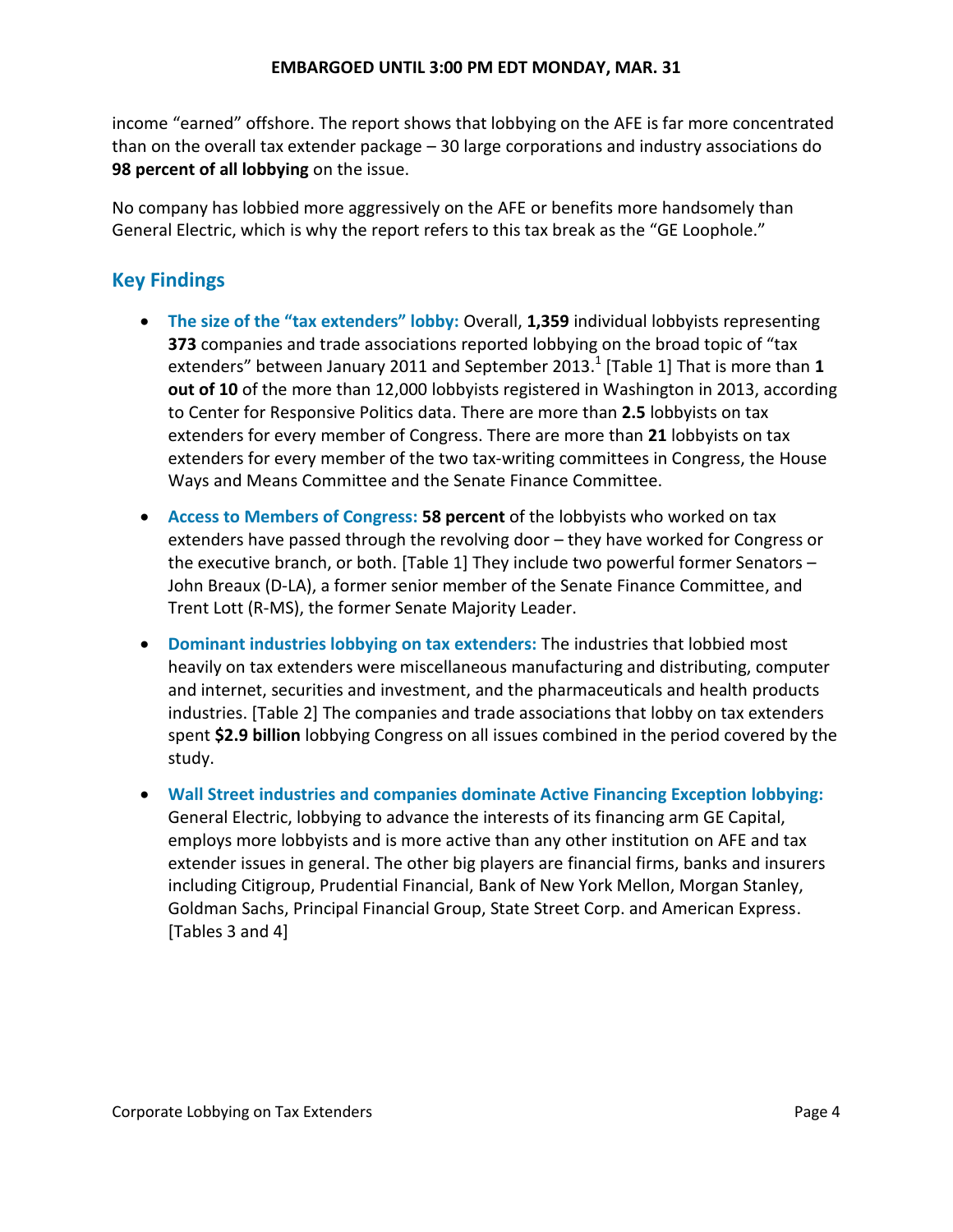- **The size and intensity of the lobby on the GE Loophole (Active Financing Exception):** A total of **292** individual lobbyists representing **41** companies and trade associations lobbied specifically on the AFE. These firms spent **\$643.6 million** lobbying on tax extenders and all other issues combined during the report period. Individual lobbyists appeared **4,352** times overall in quarterly reports documenting that they lobbied on the GE Loophole. Each appearance could represent from one to dozens of contacts. [Table 3]
- **General Electric is a lobbying powerhouse on the AFE:** GE employed **48** lobbyists to work on tax extenders and worked on the AFE. That's more than any other corporation or trade association in both cases. GE's lobbyists included 14 in-house employees and 34 lobbyists from Washington's premier lobbying firms. GE's lobbyists appeared **16.5 percent** of the time in lobbying reports on the AFE – more than twice as often as the next most active company, Citigroup at **7.5 percent**. [Table 3]
- **General Electric employs the cream of the crop on the AFE:** Of the top 50 lobbyists working on the AFE, **32** have lobbied on behalf of GE. **Twenty-eight** of them are "revolvers" – former members of Congress, congressional staffers or executive branch officials. Remarkably, all of the 10 top AFE lobbyists are on contract to GE. [Table 5]
- **Impact of the AFE on General Electric's bottom line:** In its 2012 Annual Report, GE states: "If this provision [AFE] is not extended, we expect our effective tax rate to increase significantly after 2014." It is not possible to know how much the AFE saves GE, but its lobbying operation is undoubtedly very cost effective. Overall, for every **\$1** GE spends lobbying it gets **\$24** in tax refunds, based on its \$130 million in lobbying expenses and tax refunds of \$3.1 billion from 2008 to 2012. While GE was busy making \$27.5 billion in profits over those five years, it paid less federal income taxes than an average American family pays in just one year.
- **Heavy lobbying for the AFE is associated with much lower corporate tax rates:** Twentytwo of the top 30 entities lobbying on the AFE are corporations – the rest are trade associations. Profit and tax data is available for 11 of those companies for 2008 to 2012. The average U.S. corporate income tax rate for those 11 corporations was just **10.4 percent** in that time period – less than **one-third** the statutory corporate income tax rate of 35 percent. These 11 companies made \$213.8 billion in profits over those five years and received a tax subsidy of **\$46.4 billion** – the taxes they saved by not paying the full 35 percent rate. [Table 6]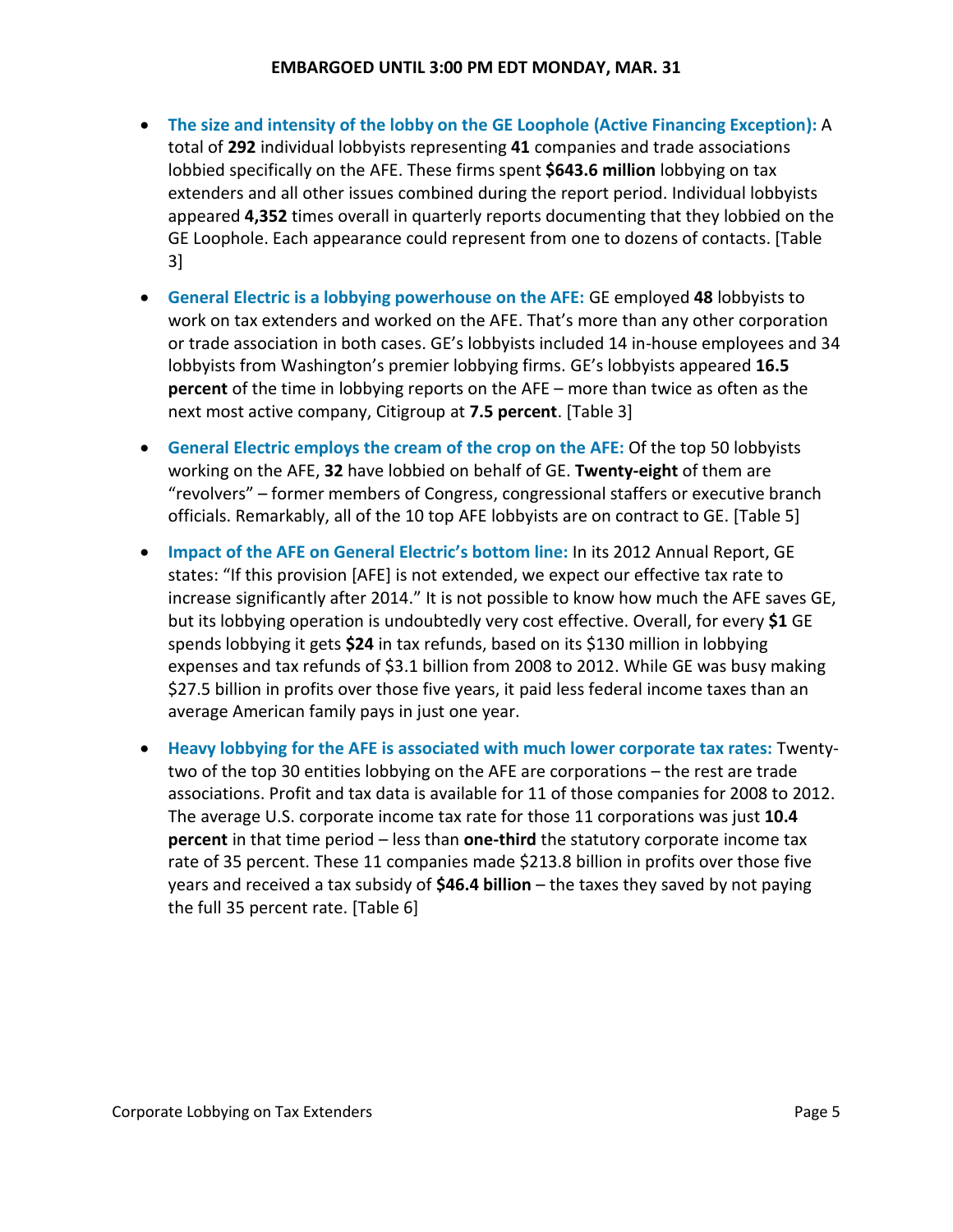# **Introduction**

Congress has begun to consider a package of 55 tax breaks – known as tax extenders – worth  $$46$  billion in 2014<sup>2</sup> and up to \$700 billion over 10 years, according to Congressional Budget [Office](http://www.americansfortaxfairness.org/files/CBO-Costs-of-Extending-Tax-Provisions-Set-to-Expire-Before-2024-Table-7-by-ATF-FINAL1.xlsx) data.<sup>3</sup>

This will not be the first time Congress has passed many of these tax breaks – for example, the research and experimentation tax credit (or R&D Tax Credit) has been extended 15 times since [it was enacted in 1981.](http://www.fas.org/sgp/crs/misc/R43124.pdf)<sup>4</sup> Congress typically passes a package of tax extenders for a period of one or two years. The Congressional Research Service notes that enacting a temporary provision enables Congress to evaluate its effectiveness. However, it also notes that this rationale "is undermined if expiring provisions are regularly extended without systematic review, as is the [case in practice](http://bit.ly/1m4tyGA)."<sup>5</sup> In other words, the tax extenders are usually passed with little debate, effectively rubber-stamped by Congress.

Senate Majority Leader Harry Reid (D-NV) [introduced a bill](http://thomas.loc.gov/cgi-bin/bdquery/z?d113:S.1859:) in December that would have renewed the tax extender package without offsetting the cost.<sup>6</sup> Senate Minority Leader Mitch McConnell (R-KY) said in January that he opposes paying for [the costs of tax extenders.](http://www.c-span.org/video/?c4483259/mitch-mcconnell-re-new-tax-breaks)<sup>7</sup> His position is in sharp contrast to his refusal to pass a \$10 billion [extension of emergency](http://www.nytimes.com/2014/03/14/us/senate-reaches-deal-to-pay-for-jobless-aid.html)  [unemployment insurance benefits](http://www.nytimes.com/2014/03/14/us/senate-reaches-deal-to-pay-for-jobless-aid.html) unless it was paid for.<sup>8</sup> Unlike unemployment benefits, he believes that tax extenders should be "off the books." Unless both parties change direction and decide to offset the costs of the tax extender package, it will add billions to the deficit and pressure Congress to further cut spending, thereby putting vital services at risk.

The large package of tax breaks is very popular among lawmakers. It includes modest tax breaks for individuals – for example, a tax deduction for teachers who buy school supplies out of their own pockets, a deduction for "underwater" homeowners who receive help when they lose money on the sale of their homes, and a deduction for commuters who use public transit.

But **90 percent of the tax breaks are for businesses**,<sup>9</sup> including a tax credit for research and development, a tax credit for renewable energy production, and dozens of other tax breaks for large and small businesses. The tax extender package also contains some pure tax "pork" – special favors to small but powerful constituencies, like the [owners of NASCAR racetracks](http://www.americansfortaxfairness.org/files/ATF-Stretched-to-the-Limit-A-Sampling-of-Tax-Extenders-that-Should-be-Ended-FINAL-v2-4.docx) and [thoroughbred racehorses.](http://www.americansfortaxfairness.org/files/ATF-Stretched-to-the-Limit-A-Sampling-of-Tax-Extenders-that-Should-be-Ended-FINAL-v2-4.docx)<sup>10</sup>

These 55 tax breaks expired at the end of 2013, and if no legislative action is taken the organizations and individuals that have benefited in the past will soon pay more in federal taxes. The corporations that get these breaks have hired a small army of lobbyists – at least 1,359 in all – to lobby on tax extenders. From the standpoint of the lobbyists working on tax extenders, the short-term nature of these tax breaks is a gift that keeps on giving. It means that every year or two lobbying firms will make millions of dollars twisting arms on Capitol Hill to keep the tax breaks alive.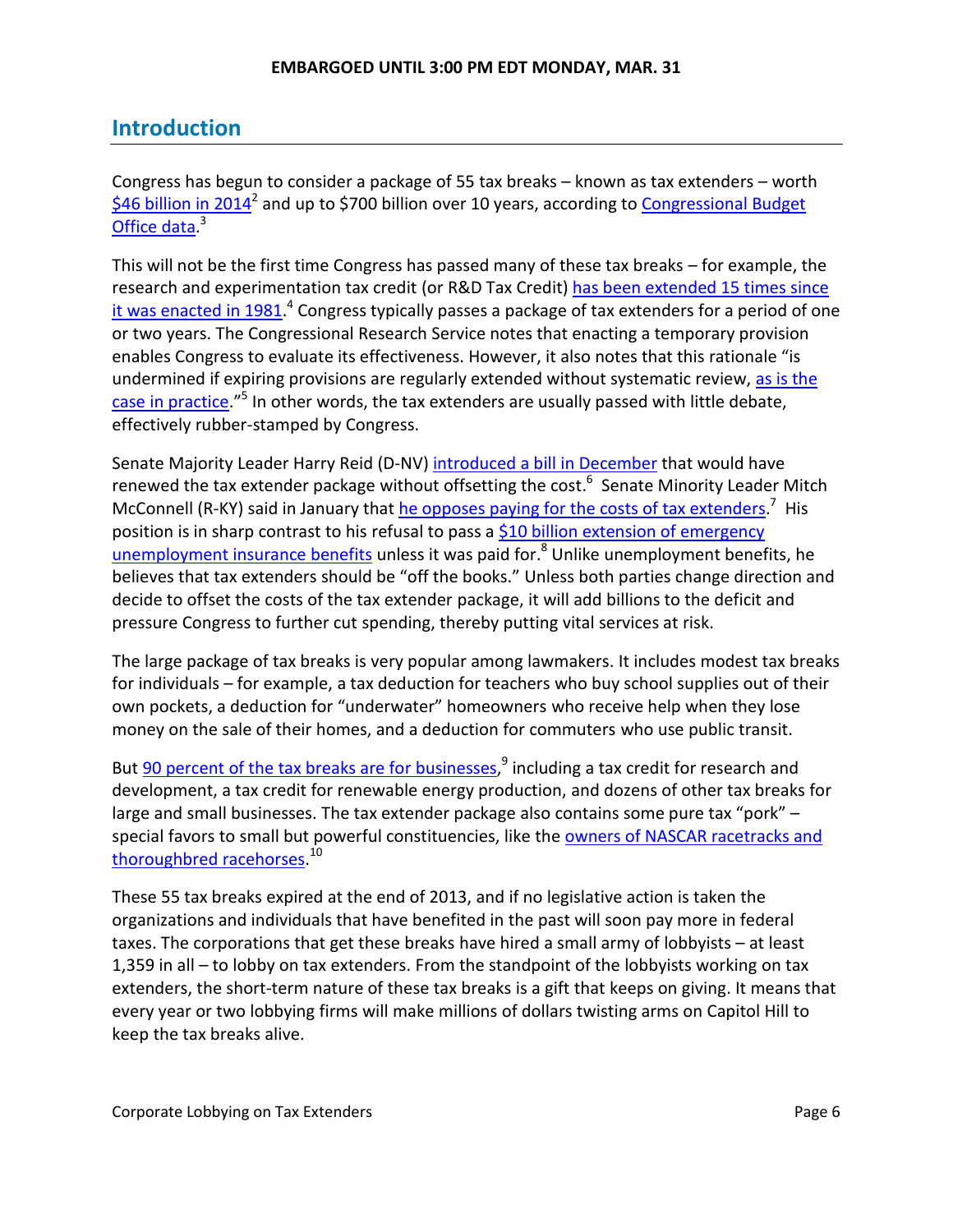Leading the way is General Electric, which is lobbying harder on tax extenders legislation in general, and on the AFE specifically, than any other corporation or trade association.

While large corporate interests tend to pair lobbying with campaign contributions to achieve their policy goals, this report focuses on lobbying activity, using newly available data provided by the Center for Responsive Politics exclusively to Americans for Tax Fairness.

### **The GE Loophole (Active Financing Exception)**

Four corporate tax breaks account for most of the total cost of the tax extender package – bonus depreciation, the R&D Tax Credit, the Renewable Energy Production Credit, and the Active Financing Exception. The AFE alone comes with a [10-year price tag of \\$62.5](http://www.americansfortaxfairness.org/files/ATF-Key-Facts-about-Tax-Extenders.doc) billion, according to Congressional Budget Office data.<sup>11</sup>

The AFE makes it easier for banks, insurance companies, and others with big lending divisions (like GE Capital) to launder profits they make in the United States through offshore tax havens. Currently, U.S. corporations can postpone paying federal taxes on profits earned in foreign countries until the money is brought back to the United States – a tax break known as "deferral." When Congress passed the deferral law it realized that some kinds of income, like interest, dividends, rents and royalties, can be easily manipulated to make it appear that profits earned in America were generated offshore. For this reason, Congress originally stipulated that [financial income is not subject to deferral and should be](http://ctj.org/ctjreports/2012/08/dont_renew_the_offshore_tax_loopholes.php#.UzjIVlfJFSC) taxed when it is earned.<sup>12</sup> But the AFE reopens the tax loophole for financial income.

Several times in the past, both Congress and the president have made efforts to close the AFE loophole. Congress eliminated the AFE in the 1986 tax reform that swept away many corporate tax loopholes. But in 1997, Congress caved to pressure and passed a "temporary" amendment to the tax code, bringing back the exception. [President Clinton line-item vetoed](http://bit.ly/OXLeZk) it, but the Supreme Court declared his line-item veto unconstitutional.<sup>13</sup> Since then, Congress has repeatedly <u>"extended" the Active Financing Exception</u>.<sup>14</sup>

GE, which has earned **\$27.5 billion** in profits between 2008 and 2012, uses this loophole and other aggressive accounting practices to significantly reduce or even eliminate its federal income taxes. Over those five years, GE claimed **\$3.1 billion** [in tax refunds](http://www.ctj.org/corporatetaxdodgers/sorrystateofcorptaxes.pdf) **–** an effective tax rate of **negative 11.1%,** according to Citizens for Tax Justice**.** <sup>15</sup> The highly-profitable company paid less federal income taxes in five years than an average American family pays in one year.

General Electric's [2012 Annual Report](http://www.ge.com/ar2012/pdf/GE_AR12.pdf) states that the company's extremely low federal income tax rate is due in large part to the AFE, and that if the provision is not extended, "we expect our effective tax rate to increase significantly after 2014."<sup>16</sup>

The AFE is so important to GE's bottom line that whenever the tax break nears expiration, the company coordinates an extensive lobbying effort to preserve it. At one point, the head of GE's tax department [dropped to one knee to pretend to beg](http://www.nytimes.com/2011/03/25/business/economy/25tax.html?_r=1&) the staff of the House Ways and Means Committee to save GE's favorite loophole.<sup>17</sup>

Corporate Lobbying on Tax Extenders **Page 7** and 2008 and 2011 and 2012 and 2013 and 2013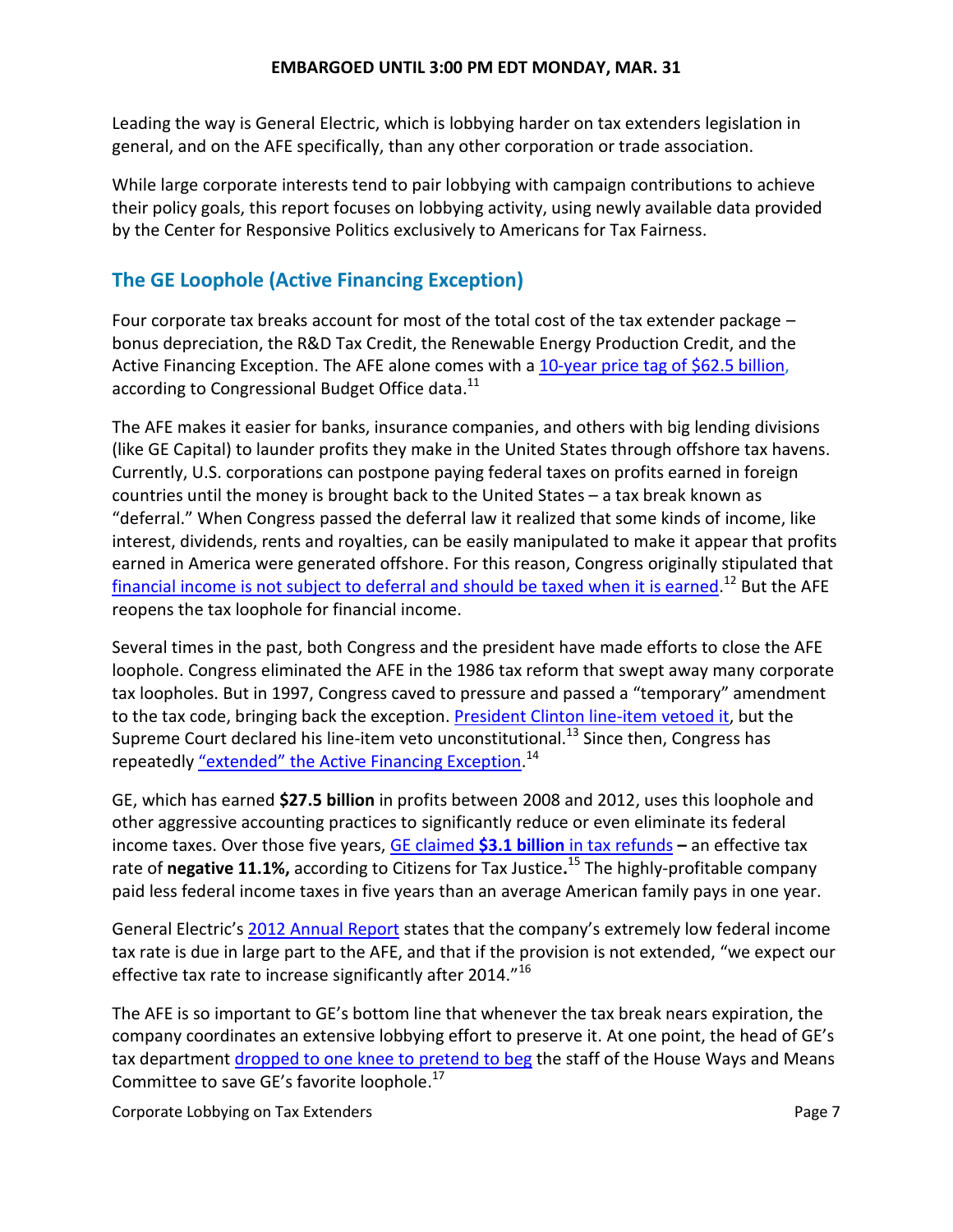# **Lobbying on Tax Extenders**

Between January 2011 and September 2013, at least **1,359** unique lobbyists from **373** corporations and trade associations contacted members of Congress or their staffs about tax extenders in general, or about two of the largest provisions in the tax package, the AFE and the R&D Tax Credit. [Table 1]

| TABLE 1. Top 30 Companies or Trade Associations Lobbying Most Intensely on Tax<br>Extenders, Jan. 2011 - Sept. 2013 |                        |                                  |                                       |                       |                     |  |  |
|---------------------------------------------------------------------------------------------------------------------|------------------------|----------------------------------|---------------------------------------|-----------------------|---------------------|--|--|
| Company/Organization                                                                                                | Lobbying<br>Intensity* | <b>Number</b><br>οf<br>Lobbyists | <b>Revolving</b><br>Door<br>Lobbyists | %<br><b>Revolvers</b> | <b>Amount Spent</b> |  |  |
| <b>General Electric</b>                                                                                             | 863                    | 48                               | 40                                    | 83%                   | \$61,380,000        |  |  |
| US Chamber of Commerce                                                                                              | 789                    | 41                               | 10                                    | 24%                   | \$254,625,000       |  |  |
| Hewlett-Packard                                                                                                     | 372                    | 25                               | 21                                    | 84%                   | \$18,578,544        |  |  |
| National Assn of Manufacturers                                                                                      | 366                    | 30                               | 16                                    | 53%                   | \$23,290,000        |  |  |
| Citigroup Inc.                                                                                                      | 346                    | 29                               | 25                                    | 86%                   | \$14,760,000        |  |  |
| Ford Motor Co                                                                                                       | 289                    | 17                               | 13                                    | 76%                   | \$18,127,000        |  |  |
| <b>Prudential Financial</b>                                                                                         | 285                    | 14                               | 10                                    | 71%                   | \$22,209,400        |  |  |
| <b>Active Financing Working Group</b>                                                                               | 241                    | 8                                | 8                                     | 100%                  | \$880,000           |  |  |
| <b>Bank of New York Mellon</b>                                                                                      | 218                    | 9                                | 9                                     | 100%                  | \$3,220,000         |  |  |
| <b>IBM Corp</b>                                                                                                     | 215                    | 14                               | 7                                     | 50%                   | \$14,160,000        |  |  |
| Morgan Stanley                                                                                                      | 211                    | 10                               | 8                                     | 80%                   | \$9,270,000         |  |  |
| Microsoft Corp                                                                                                      | 206                    | 25                               | 21                                    | 84%                   | \$23,141,000        |  |  |
| AT&T Inc.                                                                                                           | 199                    | 17                               | 6                                     | 35%                   | \$49,990,000        |  |  |
| <b>International Paper</b>                                                                                          | 185                    | 9                                | 8                                     | 89%                   | \$11,750,000        |  |  |
| Securities Industry & Fin. Mkt. Assn.                                                                               | 172                    | 15                               | 9                                     | 60%                   | \$41,053,000        |  |  |
| <b>Verizon Communications</b>                                                                                       | 172                    | 23                               | 14                                    | 61%                   | \$14,740,000        |  |  |
| <b>General Motors</b>                                                                                               | 172                    | 37                               | 30                                    | 81%                   | \$24,975,000        |  |  |
| Goldman Sachs                                                                                                       | 154                    | 7                                | 7                                     | 100%                  | \$50,690,000        |  |  |
| National Cable & Telecom. Assn.                                                                                     | 154                    | 19                               | 13                                    | 68%                   | \$10,860,000        |  |  |
| Roche Holdings                                                                                                      | 149                    | 29                               | 25                                    | 86%                   | \$14,556,352        |  |  |
| Sanofi                                                                                                              | 146                    | 11                               | 6                                     | 55%                   | \$22,230,040        |  |  |
| <b>Wal-Mart Stores</b>                                                                                              | 144                    | 26                               | 20                                    | 77%                   | \$19,280,000        |  |  |
| <b>State Street Corp</b>                                                                                            | 141                    | 8                                | 8                                     | 100%                  | \$2,720,000         |  |  |
| Pfizer Inc.                                                                                                         | 139                    | 19                               | 13                                    | 68%                   | \$30,810,000        |  |  |
| Biotechnology Industry Org.                                                                                         | 135                    | 32                               | 18                                    | 56%                   | \$21,490,000        |  |  |
| <b>Principal Financial Group</b>                                                                                    | 129                    | 5                                | $\mathbf{1}$                          | 20%                   | \$6,699,000         |  |  |
| <b>American Express</b>                                                                                             | 126                    | 3                                | 2                                     | 67%                   | \$6,060,000         |  |  |
| Johnson & Johnson                                                                                                   | 114                    | 11                               | 5                                     | 45%                   | \$16,441,000        |  |  |
| Honeywell International                                                                                             | 111                    | 11                               | 9                                     | 82%                   | \$19,140,000        |  |  |
| <b>R&amp;D Credit Coalition</b>                                                                                     | 110                    | 11                               | 11                                    | 100%                  | \$960,000           |  |  |
| <b>Top 30 Organizations</b>                                                                                         | 7,053                  | 453                              | 289                                   | 64%                   | \$828,085,336       |  |  |
| All 373 Organizations                                                                                               | 12,378                 | 1,359                            | 787                                   | 58%                   | \$2,893,743,676     |  |  |
| Top 30 as % of All Organizations                                                                                    | 57%                    | 33%                              | 37%                                   |                       | 16%                 |  |  |

**TABLE 1. Top 30 Companies or Trade Associations Lobbying Most Intensely on Tax**

\* Lobbying Intensity: Number of times lobbyists' names appear in lobbying reports on this issue or legislation.

Source: Center for Responsive Politics

Corporate Lobbying on Tax Extenders **Page 8** and 2001 and 2012 and 2013 and 2014 and 2013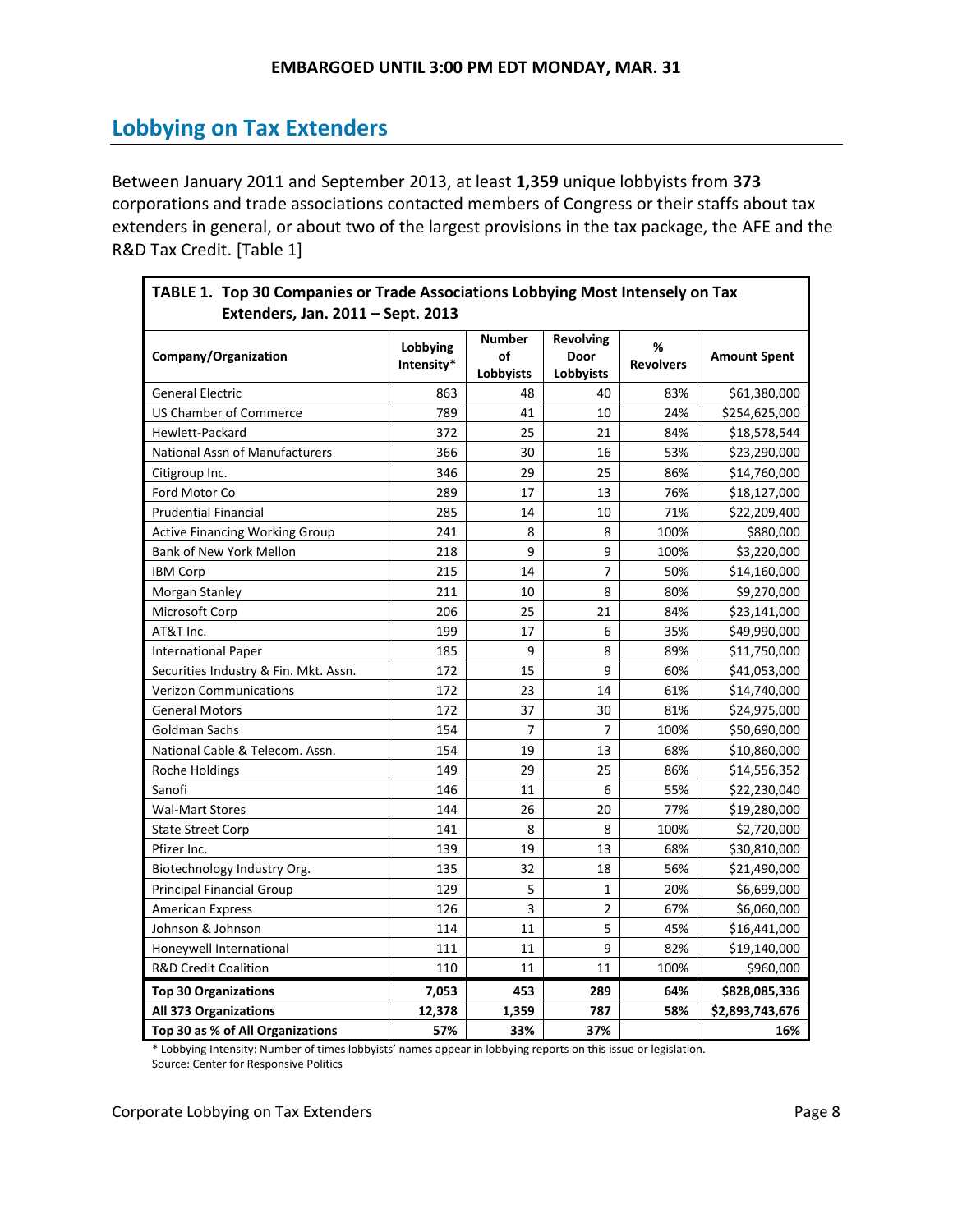#### **EMBARGOED UNTIL 3:00 PM EDT MONDAY, MAR. 31**

More than 1 out of 10 of the nearly [12,300 lobbyists registered in Washington in 2013,](http://www.opensecrets.org/lobby/) according to the Center for Responsive Politics.<sup>18</sup> There are more than **2.5** lobbyists on tax extenders for every member of Congress. There are more than **21** lobbyists on tax extenders for every member of the two tax-writing committees in Congress, the House Ways and Means Committee and the Senate Finance Committee.<sup>19</sup> Together, the lobbyists appeared **12,378** times in quarterly reports documenting their work. Each of these reports may reflect many contacts with members of Congress or their staffs.

The companies and trade associations that lobby on tax extenders spent **\$2.9 billion** lobbying Congress on all issues combined during the nearly three-year period.

The top 30 corporations and trade associations employed a total of **453** unique lobbyists – **onethird** of the lobbyists who worked on this issue.

The corporation that lobbied most *intensely* on tax extenders was General Electric, whose **48** lobbyists appeared **7 percent** of the time in lobbying reports mentioning tax extenders. The U.S. Chamber of Commerce, the institution that [spends more money on lobbying than any](http://www.opensecrets.org/lobby/top.php?showYear=a&indexType=s)  [other entity,](http://www.opensecrets.org/lobby/top.php?showYear=a&indexType=s) <sup>20</sup> came in second to GE at **6.4 percent**. No other company or trade association lobbyists appeared half as often in lobbying reports as General Electric lobbyists.

#### **Dominant Industries Lobbying on Tax Extenders**

The industry that lobbied most aggressively on tax extenders was "miscellaneous manufacturing and distributing," which is dominated by GE. [Table 2] Lobbyists paid by companies in those industries appeared **12.2 percent** of the time in lobbying reports, **57 percent** of which can be attributed to GE.

| <b>INDLE 2. TOP TO MURSUTES LODDYING INOSEMICISERY ON THE EXECUTE</b> RS, JUIL 2011<br>Sept. 2013 |                        |                               |                        |                         |
|---------------------------------------------------------------------------------------------------|------------------------|-------------------------------|------------------------|-------------------------|
| Industry                                                                                          | Lobbying<br>Intensity* | % of All<br><b>Industries</b> | Number of<br>Lobbyists | % of Total<br>Lobbyists |
| Misc. Manufacturing & Distributing                                                                | 1,509                  | 12.2%                         | 121                    | 8.9%                    |
| Computers/Internet                                                                                | 1,309                  | 10.6%                         | 127                    | 9.3%                    |
| Securities & Investment                                                                           | 1,253                  | 10.1%                         | 85                     | 6.3%                    |
| Pharmaceuticals/Health Products                                                                   | 1,039                  | 8.4%                          | 157                    | 11.6%                   |
| <b>Business Associations</b>                                                                      | 966                    | 7.8%                          | 91                     | 6.7%                    |
| Insurance                                                                                         | 621                    | 5.0%                          | 70                     | 5.2%                    |
| Automotive                                                                                        | 562                    | 4.5%                          | 82                     | 6.0%                    |
| <b>Commercial Banks</b>                                                                           | 495                    | 4.0%                          | 59                     | 4.3%                    |
| Telephone Utilities                                                                               | 371                    | 3.0%                          | 40                     | 2.9%                    |
| <b>Electric Utilities</b>                                                                         | 362                    | 2.9%                          | 115                    | 8.5%                    |
| <b>Top 10 Industries</b>                                                                          | 8,487                  | 68.6%                         |                        |                         |
| <b>All Industries</b>                                                                             | 12,378                 |                               | 1,359                  |                         |

**TABLE 2. Top 10 Industries Lobbying Most Intensely on Tax Extenders, Jan. 2011 –**

\* Lobbying Intensity: Number of times lobbyists' names appear in lobbying reports on this issue or legislation. Source: Center for Responsive Politics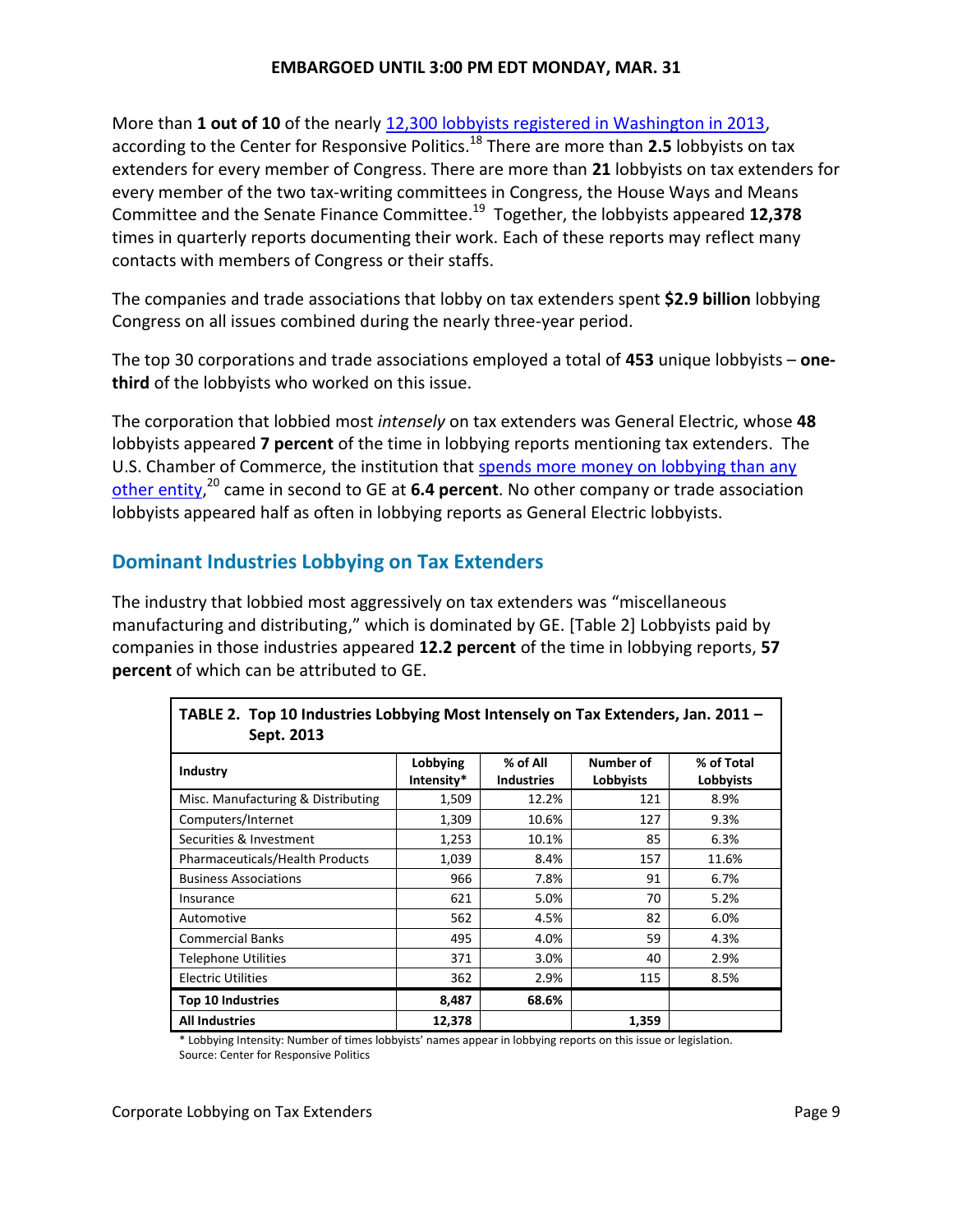The computer and internet industry followed closely behind with **10.6 percent** of the lobbying intensity. <sup>21</sup> The securities and investment industry placed third with **10.1 percent**, and the pharmaceuticals and health products industries finished fourth with **8.4 percent**.

#### **Access to Members of Congress**

The majority of the lobbyists working on tax extenders have passed through the "revolving door" – meaning they have worked for Congress or the executive branch. This gives them exceptional knowledge of the legislative process – how to pass a bill, how to insert a cherished provision, or how to kill an unwanted change. More importantly, it means that they have longestablished personal connections with the people they are trying to influence.

**Fifty-eight percent** of all the lobbyists working on tax extenders were "revolvers." [Table 1] General Electric's lobbyists had far better connections to members of Congress and the executive branch; **83 percent** of its lobbyists were revolvers.

# **Lobbying on the Active Financing Exception**

Between January 2011 and September 2013, **292** unique lobbyists representing 41 companies and trade associations pressed Congress on the AFE. [Table 3] They appeared **4,352** times in lobbying reports, representing one or dozens of phone calls, meetings or email exchanges with congressional offices.

Lobbying on the AFE is far more concentrated than it is on tax extenders in general. The top 30 corporations and industry associations together employed **95 percent** of all working lobbyists on this issue. All other corporations and trade associations that lobbied on the AFE employed only **16** other lobbyists.

Lobbyists for the top 30 institutions represented **98 percent** of the lobbying intensity on the AFE. That means only **2 percent** of the remaining lobbying documented was done by all other corporations or trade associations.

GE paid **48** lobbyists to convince members of Congress to back the AFE, more than any other organization including the U.S. Chamber of Commerce, which employed **33** lobbyists**.** Citigroup was third with **29** lobbyists.

Of those 48 GE lobbyists, **14** were employees of the company and **34** were lobbyists from Washington's top lobbying firms. [Table 9] Lobbyists working for GE represented **16.5 percent** of the lobbying intensity on the AFE, more than twice as much as Citigroup at **7.5 percent**. By themselves, GE lobbyists appeared in reports about as often as the bottom 15 organizations in the top 30 put together. Overall, **83 percent** of GE lobbyists' appearances in tax-extender lobbying reports analyzed for this study were for AFE.<sup>22</sup>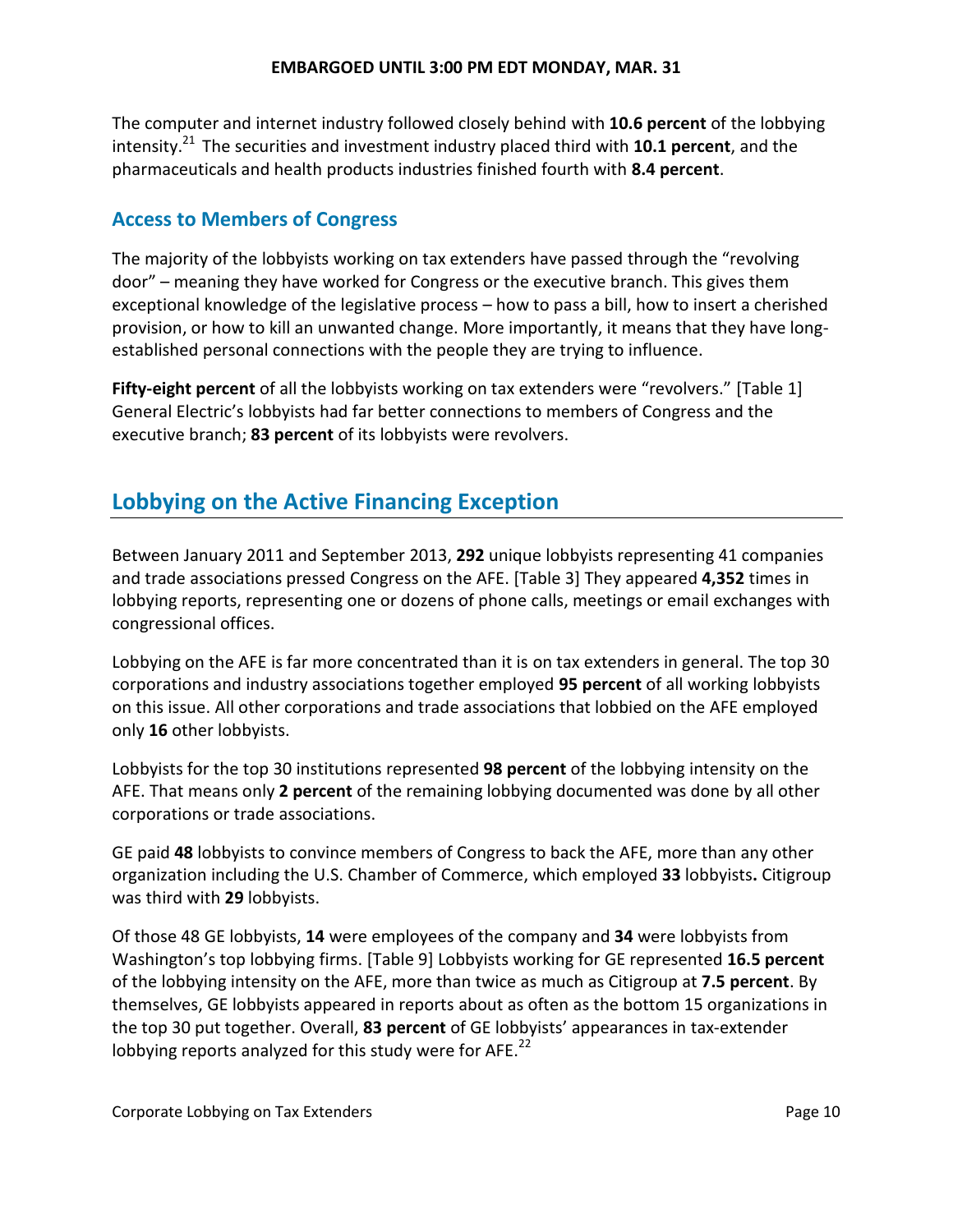In addition to the U.S. Chamber of Commerce, other very powerful trade associations also lobbied on the AFE, including the National Association of Manufacturers, the Securities Industry and Financial Markets Association, and the Financial Services Roundtable.

One trade association in the Top 30 exists solely for the purpose of lobbying on this issue – the Active Financing Working Group. It ranked #6 in the Top 30 in lobbying intensity and has spent \$1.7 [million lobbying on the AFE since 2005,](http://www.opensecrets.org/lobby/clientsum.php?id=D000046352&year=2012) according to the Center for Responsive Politics.<sup>23</sup>

| TABLE 3. Top 30 Companies or Trade Associations Lobbying Most Intensely for the<br>Active Financing Exception, Jan. 2011 - Sept. 2013 |                        |                                  |                                       |                       |                 |  |  |  |
|---------------------------------------------------------------------------------------------------------------------------------------|------------------------|----------------------------------|---------------------------------------|-----------------------|-----------------|--|--|--|
| Company/Organization                                                                                                                  | Lobbying<br>Intensity* | <b>Number</b><br>of<br>Lobbyists | <b>Revolving</b><br>Door<br>Lobbyists | %<br><b>Revolvers</b> | Amount<br>Spent |  |  |  |
| <b>General Electric</b>                                                                                                               | 717                    | 48                               | 40                                    | 83%                   | \$61,380,000    |  |  |  |
| Citigroup Inc.                                                                                                                        | 328                    | 29                               | 25                                    | 86%                   | \$14,760,000    |  |  |  |
| <b>US Chamber of Commerce</b>                                                                                                         | 291                    | 33                               | 8                                     | 24%                   | \$254,625,000   |  |  |  |
| Ford Motor Co                                                                                                                         | 273                    | 13                               | 9                                     | 69%                   | \$18,127,000    |  |  |  |
| <b>Prudential Financial</b>                                                                                                           | 271                    | 14                               | 10                                    | 71%                   | \$22,209,400    |  |  |  |
| <b>Active Financing Working Group</b>                                                                                                 | 241                    | 8                                | 8                                     | 100%                  | \$880,000       |  |  |  |
| Bank of New York Mellon                                                                                                               | 209                    | 9                                | 9                                     | 100%                  | \$3,220,000     |  |  |  |
| Morgan Stanley                                                                                                                        | 197                    | 10                               | 8                                     | 80%                   | \$9,270,000     |  |  |  |
| Hewlett-Packard                                                                                                                       | 191                    | 23                               | 19                                    | 83%                   | \$18,578,544    |  |  |  |
| <b>International Paper</b>                                                                                                            | 168                    | 7                                | 7                                     | 100%                  | \$11,750,000    |  |  |  |
| Goldman Sachs                                                                                                                         | 147                    | 7                                | 7                                     | 100%                  | \$10,860,000    |  |  |  |
| <b>Principal Financial Group</b>                                                                                                      | 129                    | 5                                | 1                                     | 20%                   | \$6,699,000     |  |  |  |
| <b>State Street Corp</b>                                                                                                              | 126                    | 7                                | $\overline{7}$                        | 100%                  | \$2,720,000     |  |  |  |
| <b>American Express</b>                                                                                                               | 126                    | 3                                | $\overline{2}$                        | 67%                   | \$6,060,000     |  |  |  |
| Securities Industry & Fin. Mkt. Assn                                                                                                  | 121                    | 15                               | 9                                     | 60%                   | \$14,740,000    |  |  |  |
| <b>IBM Corp</b>                                                                                                                       | 111                    | 14                               | $\overline{7}$                        | 50%                   | \$14,160,000    |  |  |  |
| <b>National Assn of Manufacturers</b>                                                                                                 | 75                     | 24                               | 12                                    | 50%                   | \$23,290,000    |  |  |  |
| Retail Industry Leaders Assn                                                                                                          | 75                     | 9                                | 7                                     | 78%                   | \$10,450,000    |  |  |  |
| <b>Unum Group</b>                                                                                                                     | 57                     | 3                                | $\mathbf 1$                           | 33%                   | \$2,200,000     |  |  |  |
| <b>Prudential Insurance</b>                                                                                                           | 54                     | 10                               | 8                                     | 80%                   | \$487,000       |  |  |  |
| Overseas Shipholding Group                                                                                                            | 53                     | 16                               | 16                                    | 100%                  | \$1,230,000     |  |  |  |
| Liberty Mutual                                                                                                                        | 50                     | 7                                | 4                                     | 57%                   | \$3,910,000     |  |  |  |
| JPMorgan Chase & Co                                                                                                                   | 45                     | 7                                | 7                                     | 100%                  | \$19,690,000    |  |  |  |
| <b>Financial Services Roundtable</b>                                                                                                  | 36                     | 4                                | 3                                     | 75%                   | \$20,380,000    |  |  |  |
| <b>Bank of America</b>                                                                                                                | 35                     | 3                                | 0                                     | 0%                    | \$8,170,000     |  |  |  |
| Honeywell International                                                                                                               | 34                     | 6                                | 4                                     | 67%                   | \$19,140,000    |  |  |  |
| Amway/Alticor Inc.                                                                                                                    | 24                     | 1                                | 0                                     | 0%                    | \$1,210,000     |  |  |  |
| American Insurance Assn                                                                                                               | 24                     | $\mathbf 1$                      | 0                                     | 0%                    | \$3,220,000     |  |  |  |
| Reinsurance Group of America                                                                                                          | 23                     | 7                                | 6                                     | 86%                   | \$880,000       |  |  |  |
| Equipment Leasing & Finance Assn                                                                                                      | 22                     | 3                                | $\overline{2}$                        | 67%                   | \$1,560,000     |  |  |  |
| <b>Top 30 Organizations</b>                                                                                                           | 4,253                  | 276                              | 181                                   |                       | \$585,855,944   |  |  |  |
| All 41 Organizations                                                                                                                  | 4,352                  | 292                              | 189                                   |                       | \$643,603,789   |  |  |  |
| Top 30 as % of All Organizations                                                                                                      | 98%                    | 95%                              | 96%                                   |                       | 91%             |  |  |  |

\*Lobbying Intensity: Number of times lobbyists' names appear in lobbying reports on this issue or legislation. Source: Center for Responsive Politics

Corporate Lobbying on Tax Extenders **Page 11** and the Corporate Lobbying on Tax Extenders **Page 11** 

F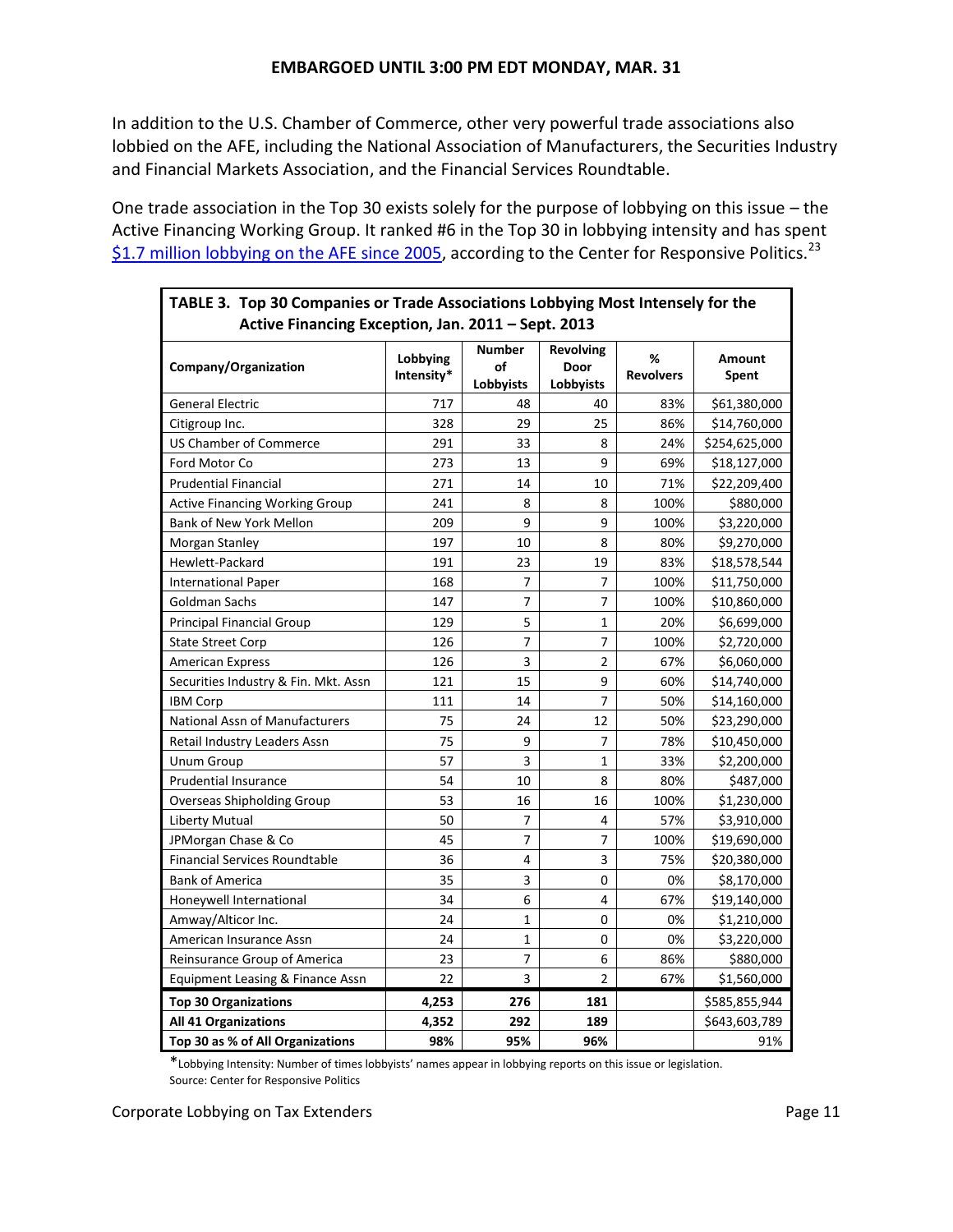#### **Wall Street Industries Dominate Lobbying on the Active Financing Exception**

Lobbying reports reveal there is a relatively small but powerful club of Wall Street firms behind the AFE. [Table 4] The top four industries that they come from clearly benefit from the AFE because they earn substantial profits from investment income, which easily can be made to look as if it were generated in offshore tax havens.

- Securities and investment firm lobbyists appeared **21.6 percent** of the time in lobbying reports about the AFE. The biggest firms were Bank of New York Mellon, Morgan Stanley, Goldman Sachs, Principal Financial Group and State Street.
- Miscellaneous manufacturing and distributing firms appeared **19 percent** of the time in AFE lobbying reports. General Electric, through its financing arm GE Capital, dominated this industry, appearing **9 out of every 10** times.
- **Insurance industry lobbyists appeared in AFE lobbying reports 11.4 percent of the time.** Leading companies were Prudential Financial, Unum Group and Prudential Insurance.
- Commercial bank lobbyists appeared **9.4 percent** of the time in AFE lobbying reports, led by Citigroup, JPMorgan Chase and Bank of America.

| TABLE 4. Top 10 Industries Lobbying Most Intensely on the Active Financing<br>Exception, Jan. 2011 - Sept. 2013 |                        |                               |                        |                                                       |  |  |  |  |
|-----------------------------------------------------------------------------------------------------------------|------------------------|-------------------------------|------------------------|-------------------------------------------------------|--|--|--|--|
| Industry                                                                                                        | Lobbying<br>Intensity* | % of All<br><b>Industries</b> | Number of<br>Lobbyists | % of All<br><b>Lobbyists All</b><br><b>Industries</b> |  |  |  |  |
| Securities & Investment                                                                                         | 938                    | 21.6%                         | 33                     | 11.3%                                                 |  |  |  |  |
| Misc. Manufacturing & Distributing                                                                              | 826                    | 19.0%                         | 78                     | 26.7%                                                 |  |  |  |  |
| Insurance                                                                                                       | 494                    | 11.4%                         | 43                     | 14.7%                                                 |  |  |  |  |
| <b>Commercial Banks</b>                                                                                         | 408                    | 9.4%                          | 39                     | 13.4%                                                 |  |  |  |  |
| Computers/Internet                                                                                              | 302                    | 6.9%                          | 37                     | 12.7%                                                 |  |  |  |  |
| <b>Business Associations</b>                                                                                    | 299                    | 6.9%                          | 38                     | 13.0%                                                 |  |  |  |  |
| Automotive                                                                                                      | 273                    | 6.3%                          | 13                     | 4.5%                                                  |  |  |  |  |
| Misc. Issues                                                                                                    | 241                    | 5.5%                          | 8                      | 2.7%                                                  |  |  |  |  |
| Forestry & Forest Products                                                                                      | 168                    | 3.9%                          | 7                      | 2.4%                                                  |  |  |  |  |
| <b>Finance/Credit Companies</b>                                                                                 | 126                    | 2.9%                          | 3                      | 1.0%                                                  |  |  |  |  |
| <b>Top 10 Industries</b>                                                                                        | 4,075                  | 94%                           |                        |                                                       |  |  |  |  |
| <b>All Industries</b>                                                                                           | 4,352                  |                               | 292                    |                                                       |  |  |  |  |

**TABLE 4. Top 10 Industries Lobbying Most Intensely on the Active Financing** 

\* Lobbying Intensity: Number of times lobbyists' names appear in lobbying reports on this issue or legislation. Source: Center for Responsive Politics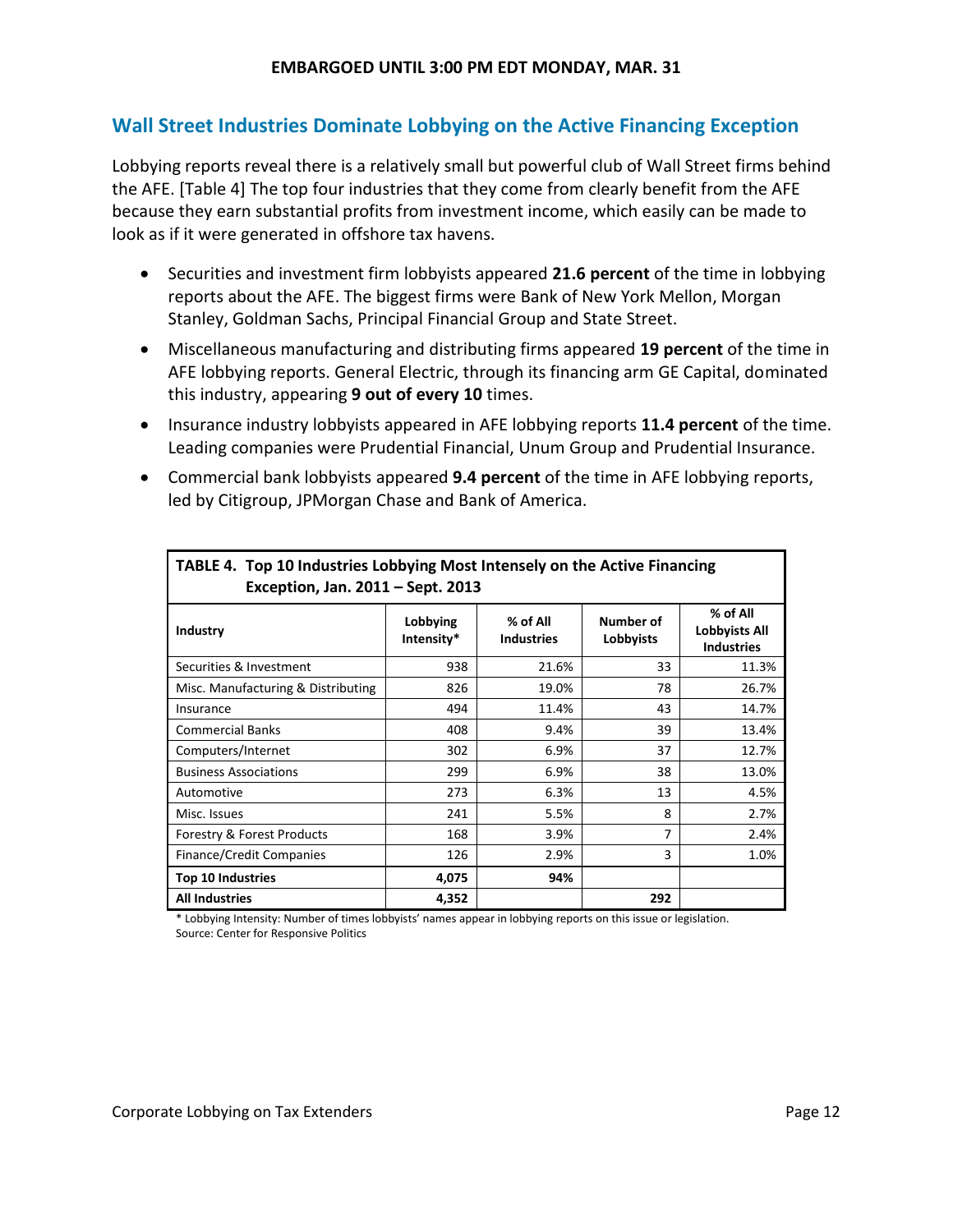## **Top Lobbyists**

Lobbying power on the AFE is highly concentrated at the very top of the ladder. The top 50 individual lobbyists were listed more often **(2,557 times)** in quarterly reports than the other 242 AFE lobbyists put together **(1,795 times).** The top 10 lobbyists represented **31 percent** of the lobbying intensity. [Table 5]

More than three-quarters **(78%)** of the lobbyists in the Top 50 are "revolvers" – former members of Congress, Hill staffers or executive branch employees.

General Electric dominates lobbying on the AFE. It employs **32** of the Top 50 lobbyists, including **8** in-house employees and **24** lobbyists from top Washington firms. All but four of these are "revolvers." And GE employs every one of the top 10 lobbyists working on the AFE.

Two former U.S. senators rank among the Top 50 and both lobby for GE – former Senator John Breaux (D-LA), who retired as a senior member of the Senate Finance Committee, and former Senate Majority Leader Trent Lott (R-MS). Their deep connections to former colleagues and subordinates give them outsized influence in the lobbying process.

Capitol Tax Partners is by far the most aggressive lobbying force on the AFE, employing seven of the top 10 lobbyists, all of whom lobby for GE. Their lobbyists appeared **1,184** times on AFE lobbying reports. Tax Analysts, a leading trade publication, named Lindsay Hooper and Jonathan Talisman of Capitol Tax Partners to its list of the [top five tax lobbyists in Washington.](http://www.taxanalysts.com/www/features.nsf/Articles/A834D5E2DC9C2E4385257AA0004E047E?OpenDocument)<sup>24</sup>

The seven Capitol Tax Partners lobbyists have a proven track record. All of them previously worked for Ryder System, the truck rental company. Ryder paid a [federal income tax rate of](http://www.ctj.org/pdf/notax2012.pdf)  **negative [5.4 percent](http://www.ctj.org/pdf/notax2012.pdf)** between 2008 and 2011, according to Citizens for Tax Justice.<sup>25</sup>

General Electric's outside lobbyists have exceptional contacts in Washington. Jonathan Talisman was formerly an [assistant secretary of the Treasury](http://www.law.georgetown.edu/faculty/talisman-jonathan.cfm) for tax policy.<sup>26</sup> Joseph Mikrut was a [tax legislative counsel](https://www.law.georgetown.edu/faculty/mikrut-joseph.cfm) for the Department of the Treasury and a former staffer for the Joint Committee on Taxation.<sup>27</sup> Chris Javens was **tax counsel for the Senate Finance Committee.<sup>28</sup>** Laurence Willcox was the [tax counsel for former Sen. Jon Kyl](http://www.capitoltax.com/lawrencewillcox.html) (R-AZ), a key member of the Senate Finance Committee.<sup>29</sup> William McKenney was the staff director for the House Ways and [Means Committee](http://www.opensecrets.org/revolving/rev_summary.php?id=30923) under former chairman Bill Archer (R-TX).<sup>30</sup>

Some of General Electric's in-house tax lobbyists also have stellar political connections. Peter Prowitt was the [chief of staff to former Sen. Max Baucus](http://www.opensecrets.org/revolving/rev_summary.php?id=76626) (D-MT), $31$  the recently departed chairman of the Senate Finance Committee. Lisa Wolski was the [chief of staff to Sen. Kyl.](http://www.opensecrets.org/revolving/rev_summary.php?id=77607)<sup>32</sup>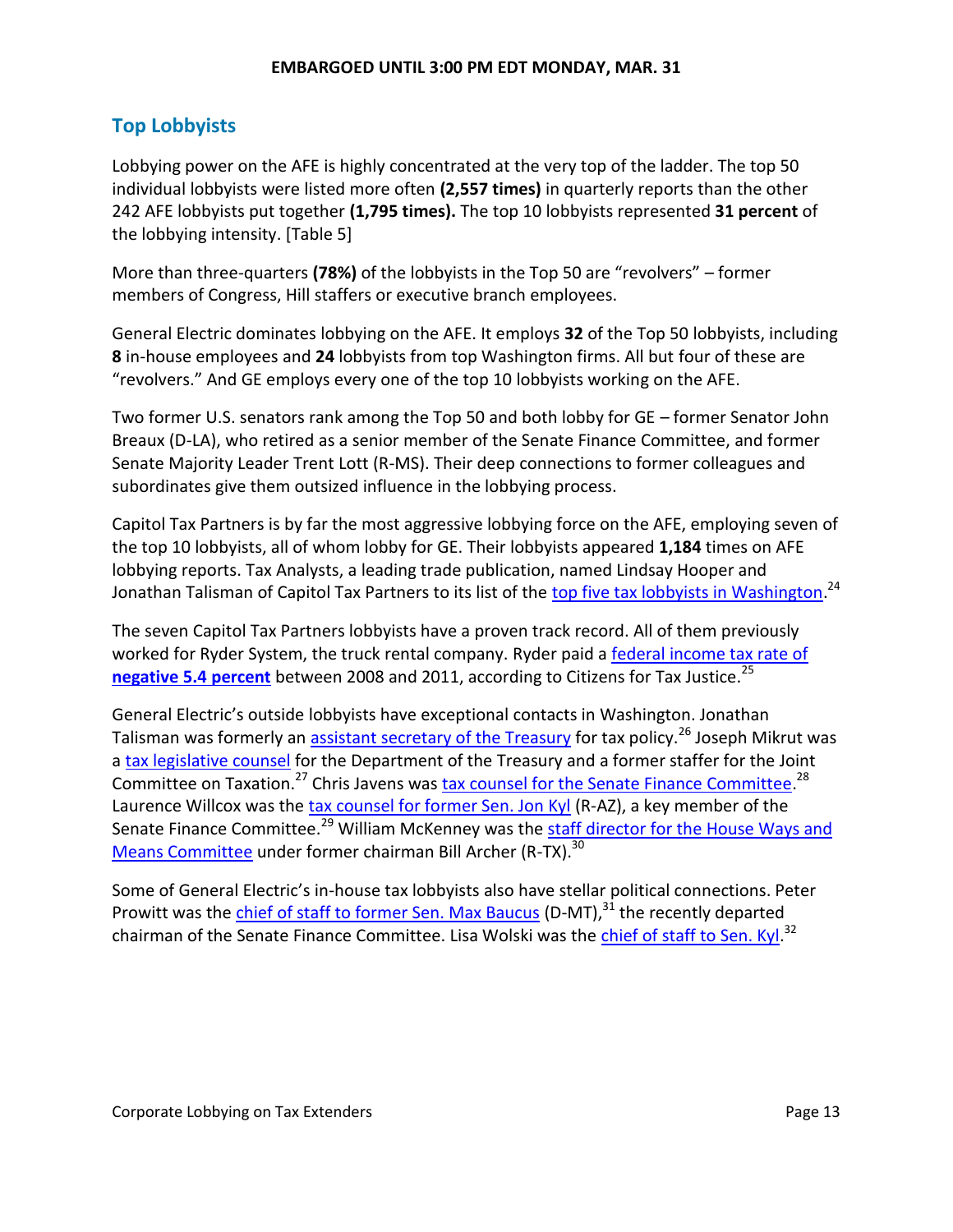| TABLE 5. Top 50 Lobbyists on the Active Financing Exception, Jan. 2011 - Sept. 2013 |                                            |                          |                                                     |                         |                              |  |
|-------------------------------------------------------------------------------------|--------------------------------------------|--------------------------|-----------------------------------------------------|-------------------------|------------------------------|--|
| Lobbyist                                                                            | Lobbying Firm/Employer                     | Revolver?                | <b>Works</b> for<br>GE?                             | Lobbying<br>Intensity** | Number of<br><b>Clients</b>  |  |
| Mikrut, Joseph                                                                      | <b>Capitol Tax Partners</b>                | Yes                      | Yes                                                 | 186                     | 8                            |  |
| Hooper, Lindsay D.                                                                  | <b>Capitol Tax Partners</b>                | Yes                      | Yes                                                 | 186                     | 8                            |  |
| Talisman, Jonathan                                                                  | <b>Capitol Tax Partners</b>                | Yes                      | Yes                                                 | 168                     | $\overline{7}$               |  |
| Javens, Chris L.                                                                    | Capitol Tax Partners                       | Yes                      | Yes                                                 | 168                     | 7                            |  |
| Willcox, Lawrence G.                                                                | Capitol Tax Partners                       | Yes                      | Yes                                                 | 165                     | $\overline{7}$               |  |
| Grafmeyer, Richard                                                                  | <b>Capitol Tax Partners</b>                | Yes                      | Yes                                                 | 144                     | 6                            |  |
| McKenney, William                                                                   | <b>Capitol Tax Partners</b>                | Yes                      | Yes                                                 | 144                     | 6                            |  |
| Rossman, Manny                                                                      | Patton Boggs LLP                           | Yes                      | Yes                                                 | 67                      | 3                            |  |
| Breaux, John                                                                        | Patton Boggs LLP                           | Yes                      | Yes                                                 | 67                      | 3                            |  |
| Lott, Trent                                                                         | Patton Boggs LLP                           | Yes                      | Yes                                                 | 67                      | 3                            |  |
| Schuyler, Beau                                                                      | Capitol Hill Strategies                    | Yes                      | Yes*                                                | 60                      | 2                            |  |
| Brain, Charles M.                                                                   | Capitol Hill Strategies                    | Yes                      | Yes*                                                | 60                      | $\overline{2}$               |  |
| Bock, Paul                                                                          | Capitol Hill Strategies                    | Yes                      | Yes*                                                | 56                      | $\overline{2}$               |  |
| Morgan, David                                                                       | American Express                           | $\overline{\phantom{a}}$ | --                                                  | 42                      | $\mathbf{1}$                 |  |
| Pianalto, Antonella                                                                 | <b>American Express</b>                    | Yes                      | Щ.                                                  | 42                      | $\mathbf{1}$                 |  |
| Christenson, Arne                                                                   | <b>American Express</b>                    | Yes                      |                                                     | 42                      | $\mathbf{1}$                 |  |
| LaSala, Barry                                                                       | Elmendorf Ryan                             | Yes                      | Yes*                                                | 32                      | $\mathbf{1}$                 |  |
| Stanton, Shanti                                                                     | Elmendorf Ryan                             | Yes                      | Yes*                                                | 32                      | 1                            |  |
| Cogorno, Robert                                                                     | Elmendorf Ryan                             | Yes                      | Yes*                                                | 32                      | $\mathbf 1$                  |  |
| Ryan, James 'Jimmy'                                                                 | Elmendorf Ryan                             | Yes                      | Yes*                                                | 32                      | $\mathbf{1}$                 |  |
| Alexander, Stacey                                                                   | Elmendorf Ryan                             | Yes                      | Yes*                                                | 32                      | $\mathbf{1}$                 |  |
| Kennedy, Kristina                                                                   | Elmendorf Ryan                             | Yes                      | Yes*                                                | 32                      | $\mathbf{1}$                 |  |
| Elmendorf, Steven                                                                   | Elmendorf Ryan                             | Yes                      | Yes*                                                | 32                      | $\mathbf{1}$                 |  |
| Giordano, Nick                                                                      | Ernst & Young                              | Yes                      | Yes                                                 | 31                      | 3                            |  |
| Wojciak, Adam J.                                                                    | Capitol Hill Strategies                    | Yes                      | Yes*                                                | 30                      | $\mathbf{1}$                 |  |
| McGuinness, Marty                                                                   | Unum Group                                 | Yes                      | $\overline{\phantom{a}}$                            | 30                      | $\mathbf{1}$                 |  |
| Lawson, Richard L.                                                                  | <b>Principal Financial Group</b>           | $\mathbf{u}$             | Ξ.                                                  | 30                      | $\mathbf{1}$                 |  |
| Cavanaugh, James N.                                                                 | Principal Financial Group                  | $\overline{\phantom{a}}$ | $\overline{\phantom{a}}$                            | 30                      | $\mathbf{1}$                 |  |
|                                                                                     | Ford Motor Co                              | $\overline{\phantom{a}}$ | $\overline{a}$                                      | 30                      | $\mathbf{1}$                 |  |
| Roussel, Jerry                                                                      | Assoc. Gen. Contractors                    | Yes                      | $\overline{\phantom{a}}$                            | 30                      | $\mathbf{1}$                 |  |
| Young, James T.<br>Blumer, Patti R.                                                 |                                            | Yes                      |                                                     | 30                      | $\mathbf{1}$                 |  |
|                                                                                     | Principal Financial Group<br>Ford Motor Co |                          | $\hspace{0.05cm} -\hspace{0.05cm} -\hspace{0.05cm}$ |                         | $\mathbf{1}$                 |  |
| Jones, Alison                                                                       |                                            | Yes                      | --                                                  | 30                      | $\mathbf{1}$                 |  |
| Arapis, Peter                                                                       | Ford Motor Co                              | Yes<br>$\mathbf{L}$      | $\overline{a}$                                      | 30                      |                              |  |
| Levey, Jeff<br>Getzoff, Robert                                                      | Ernst & Young                              |                          | Yes                                                 | 28                      | 3                            |  |
| Costello, Ann S.                                                                    | Bank of New York Mellon                    | Yes                      | $\overline{\phantom{a}}$                            | 28<br>28                | $\mathbf{1}$<br>$\mathbf{1}$ |  |
|                                                                                     | Bank of New York Mellon                    | Yes                      | $\overline{a}$                                      |                         |                              |  |
| Shelk, Melissa                                                                      | American Insurance Assn                    | $\overline{\phantom{a}}$ | $\overline{\phantom{a}}$                            | 24                      | $\mathbf{1}$                 |  |
| Zarrelli, Michael J.                                                                | Amway/Alticor Inc                          | $\overline{\phantom{a}}$ | --                                                  | 24                      | $\mathbf{1}$                 |  |
| Ojakli, Ziad                                                                        | Ford Motor Co                              | Yes                      | $\overline{a}$                                      | 24                      | $\mathbf{1}$                 |  |
| Mueller, Melissa                                                                    | Capitol Tax Partners                       | Yes<br>ω,                | Yes                                                 | 23                      | 1                            |  |
| Thomson, Lynn H.                                                                    | <b>General Electric</b>                    |                          | Yes                                                 | 21                      | $\mathbf{1}$                 |  |
| Mitchell, James                                                                     | <b>General Electric</b>                    | $\qquad \qquad -$        | Yes                                                 | 21                      | 1                            |  |
| Pelletier, Eric                                                                     | General Electric                           | Yes                      | Yes                                                 | 21                      | $\mathbf{1}$                 |  |
| Mattox, Barbara G.                                                                  | General Electric                           | Yes                      | Yes                                                 | 21                      | $\mathbf{1}$                 |  |
| Raymond, Joshua H.                                                                  | <b>General Electric</b>                    | Yes                      | Yes                                                 | 21                      | $\mathbf{1}$                 |  |
| Dorn, Nancy                                                                         | General Electric                           | Yes                      | Yes                                                 | 21                      | $\mathbf{1}$                 |  |
| Prowitt, Peter D.                                                                   | <b>General Electric</b>                    | Yes                      | Yes                                                 | 21                      | $\mathbf{1}$                 |  |
| Riddle, Lucia                                                                       | Principal Financial Group                  | Yes                      | Ξ.                                                  | 21                      | $\mathbf{1}$                 |  |
| Williams, Pieter                                                                    | Unum Group                                 | $\overline{\phantom{a}}$ | --                                                  | 21                      | 1                            |  |
| Peterson, Theresa                                                                   | <b>General Electric</b>                    | $-\,$                    | Yes                                                 | 20                      | $\mathbf{1}$                 |  |
| <b>Top 50 Lobbyists</b>                                                             |                                            | 39                       | 32                                                  | 2,557                   |                              |  |

\* Lobbyist works on this issue and is paid by General Electric, but lobbying reports don't indicate whether he or she is paid by GE to work on the Active Financing Exception.

\*\* Lobbying Intensity: Number of times lobbyists' names appear in lobbying reports on this issue or legislation. Source: Center for Responsive Politics

#### Corporate Lobbying on Tax Extenders **Page 14** and 200 and 200 and 200 and 200 and 200 and 200 and 200 and 200 and 200 and 200 and 200 and 200 and 200 and 200 and 200 and 200 and 200 and 200 and 200 and 200 and 200 and 200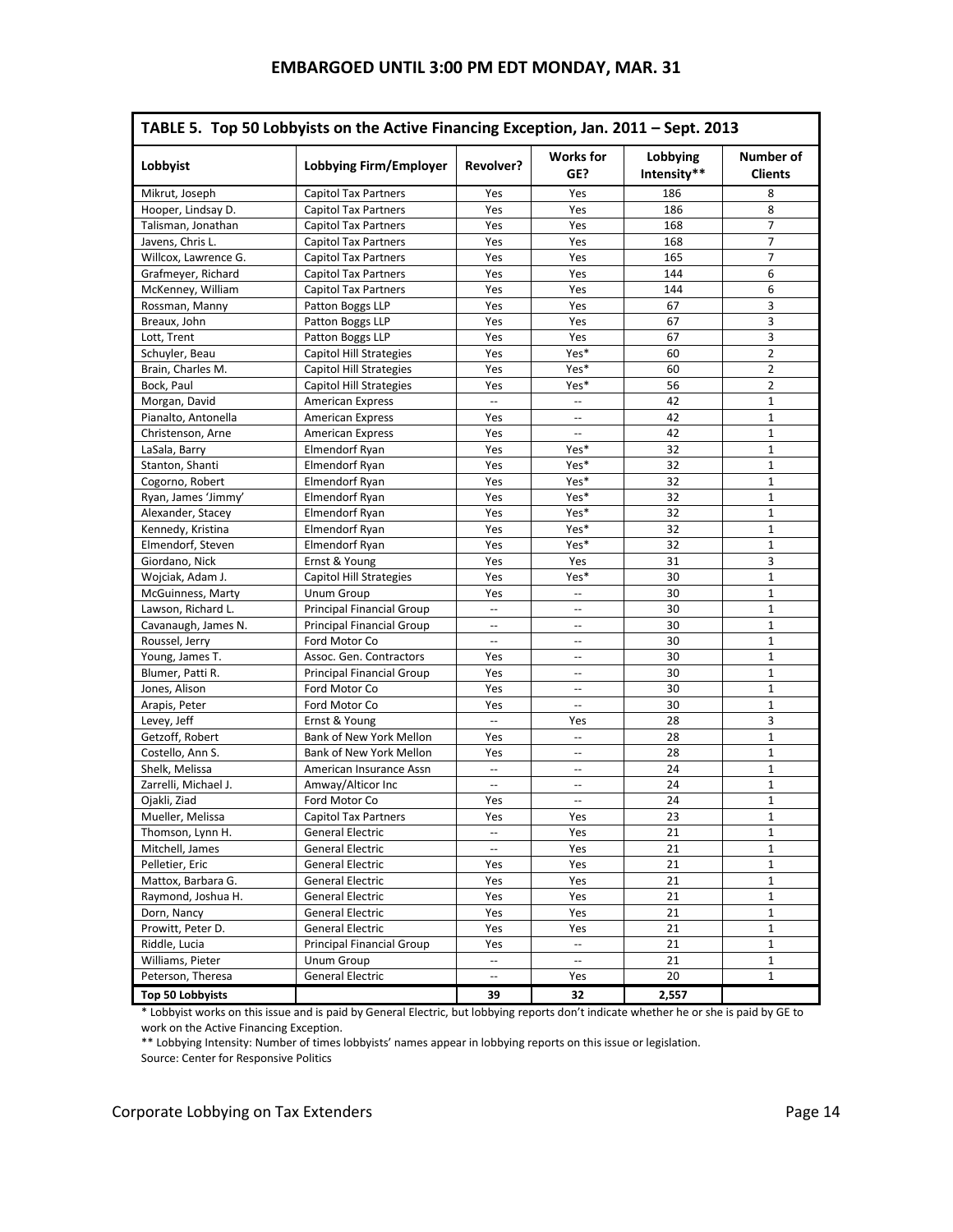#### **Lobbying Expenditures**

The corporations and industry associations that lobby on tax extenders spend lavishly to plead their case on Capitol Hill. They spent **\$2.9 billion** lobbying on tax extenders and all other issues combined during the nearly three-year period covered in this report. The top 30 most active corporations and trade associations together spent **\$828.1 million** on lobbying on tax extenders and all other issues. [Table 1]

The 41 companies and trade associations that lobbied on the Active Financing Exception spent a total of **\$643.6 million** lobbying Congress on AFE and all other issues combined. GE alone spent **\$61.4 million** in total on lobbying during the nearly three years examined. [Table 3] This is more than four times the amount spent by the next most active corporation, Citigroup.

It is impossible to know from public records how much these firms spend lobbying on specific issues like the tax extenders and the AFE – federal law only requires expenditure disclosure for all the issues mentioned in each lobbying report. Nevertheless, the total expenditures reveal the broad outlines of the value of lobbying on tax issues.

#### **Return on Investment from Lobbying**

General Electric achieves a substantial tax savings from tax loopholes and deductions in the federal tax code, many placed there because of the large corporate tax lobbying operation in Washington, in which GE is recognized as the top player. It's worth making a ballpark estimate of what all this lobbying is worth.

| 100LL V.<br>3 - year Tax Rates of 11 Top companies Lobbying on the Active Financing<br><b>Exception, 2008-2012</b> |                                           |                    |                                               |                                               |  |  |  |
|--------------------------------------------------------------------------------------------------------------------|-------------------------------------------|--------------------|-----------------------------------------------|-----------------------------------------------|--|--|--|
| Company/Organization                                                                                               | 5-Year Profits<br><b>Dollars/Billions</b> | 5-Year Tax<br>Paid | 5-Year<br><b>Effective</b><br><b>Tax Rate</b> | <b>Tax Subsidy</b><br><b>Dollars/Millions</b> |  |  |  |
| <b>General Electric</b>                                                                                            | \$27,518                                  | $-53,054$          | $-11.1%$                                      | \$12,685                                      |  |  |  |
| Reinsurance Group of America                                                                                       | \$2,039                                   | \$46               | 2.3%                                          | \$668                                         |  |  |  |
| <b>International Paper</b>                                                                                         | \$2,830                                   | \$74               | 2.6%                                          | \$917                                         |  |  |  |
| <b>IBM Corp</b>                                                                                                    | \$45,294                                  | \$2,630            | 5.8%                                          | \$13,223                                      |  |  |  |
| <b>State Street Corp</b>                                                                                           | \$6,702                                   | \$457              | 6.8%                                          | \$1,889                                       |  |  |  |
| <b>Principal Financial Group</b>                                                                                   | \$3,819                                   | \$269              | 7.0%                                          | \$1,068                                       |  |  |  |
| Honeywell International                                                                                            | \$6,976                                   | \$526              | 7.5%                                          | \$1,916                                       |  |  |  |
| <b>American Express</b>                                                                                            | \$21,340                                  | \$3,733            | 17.5%                                         | \$3,736                                       |  |  |  |
| Goldman Sachs                                                                                                      | \$33,527                                  | \$7,641            | 22.8%                                         | \$4,094                                       |  |  |  |
| JPMorgan Chase & Co                                                                                                | \$59,538                                  | \$14,952           | 25.1%                                         | \$5,886                                       |  |  |  |
| Unum Group                                                                                                         | \$4,244                                   | \$1,211            | 28.5%                                         | \$275                                         |  |  |  |
| TOTAL/AVERAGE TAX RATE                                                                                             | \$213,827                                 | \$28,485           | 10.4%                                         | \$46,355                                      |  |  |  |

# **TABLE 6. 5 -year Tax Rates of 11 Top Companies Lobbying on the Active Financing**

[Source: Citizens for Tax Justice, The Sorry State of Corporate Taxes, p. 6](http://www.ctj.org/corporatetaxdodgers/sorrystateofcorptaxes.pdf)

[Source: Citizens for Tax Justice, The Sorry State of Corporate Taxes online spreadsheet, see column "BK"](file:///C:/AppData/Local/Temp/Download%20the%20Corporate%20Data%20(XLS))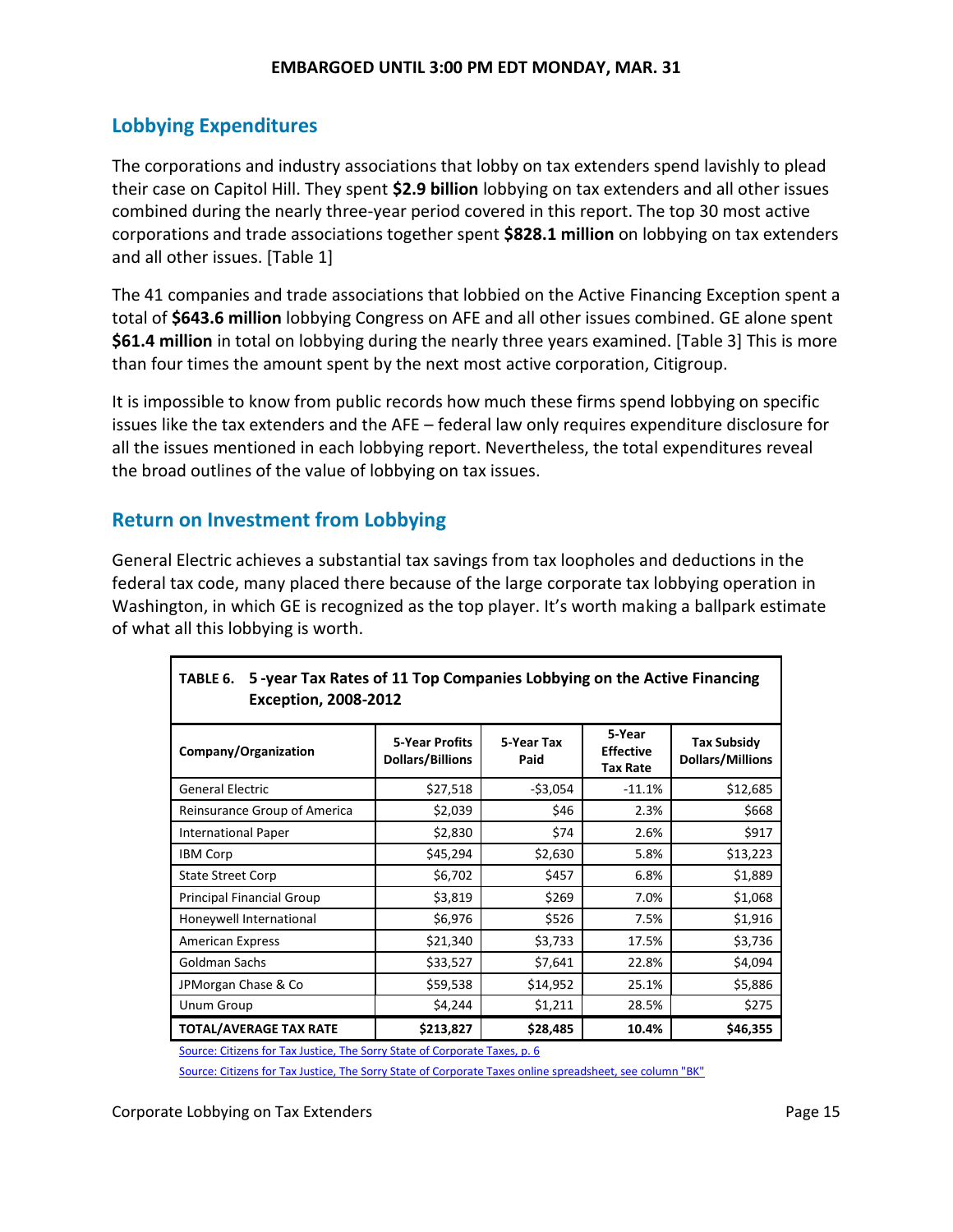Between 2008 and 2012, GE earned **\$27.5 billion** in profits but claimed **\$3.1 billion** in federal income tax refunds – a tax rate of **negative 11.1%,** according to <u>Citizens for Tax Justice</u>.<sup>33</sup> If the company had paid the top corporate income tax rate of 35 percent on those profits, its total federal income tax bill would have been \$9.6 billion. But GE claimed refunds of \$3.1 billion for a net savings of **\$12.7 billion**. <sup>34</sup> [Table 6]

The amount GE saves on its federal income taxes is undoubtedly a result of its use of a number of tax avoidance measures. GE itself says that the AFE is an important part of its tax strategy. In its 2012 Annual Report, the company stated that if the AFE is not renewed after 2013 "we [expect our effective tax rate to increase significantly after 2014](http://www.ge.com/ar2012/pdf/GE_AR12.pdf)."<sup>35</sup>

During the same five-year period, GE spent **\$129.7** million lobbying on all issues combined.<sup>36</sup> If every one of GE's lobbying dollars was spent on tax lobbying, the \$3.1 billion refund the company claimed for the years 2008 and 2012 would be **24 times** its lobbying investment. However, because GE's lobbying budget is not all spent to lobby on taxes, the rate of return on that lower level of AFE spending would be considerably higher than 24 to 1.

Other companies that lobby on the AFE also have low effective federal income tax rates. Table 6 shows that 11 of the 41 companies that lobbied on the AFE are among the 288 Fortune 500 companies that have been consistently profitable each year from 2008 to 2012, as analyzed by Citizens for Tax Justice.<sup>37</sup> Their average effective tax rate was just **10.4 percent.** 

This is **nearly half** the [19.4 percent corporate tax rate paid](http://www.ctj.org/corporatetaxdodgers/sorrystateofcorptaxes.php#Executive%20Summary) by the 288 Fortune 500 companies in the CTJ study,<sup>38</sup> and it is less than **one-third** of the 35 percent statutory corporate tax rate. These 11 companies made \$213.8 billion in profits over those five years and received a tax subsidy of **\$46.4 billion** – the taxes they saved by not paying the full 35 percent rate.

# **Conclusion**

The history of tax extenders legislation in Congress is not something to be proud of. The legislation is loaded with scores of tax breaks – the vast majority for corporate interests – that cost a substantial sum and are unpaid for. They include some meritorious tax breaks, some special-interest boondoggles, and some that should be carefully examined by lawmakers to determine their effectiveness.

Meanwhile, the rest of federal spending – from emergency unemployment benefits to new investments – is constrained by a requirement from Republican leaders that if you want to spend more you have to cut elsewhere in the budget to pay for it.

This double-standard for tax extenders is all the more disturbing in light of the chief finding of this report: A small army of lobbyists has descended on Capitol Hill to press lawmakers to renew a package of 55 expired tax breaks that could cost as much as \$700 billion over 10 years.

Corporate Lobbying on Tax Extenders **Page 16** and Tax Extenders **Page 16** and Tax **Page 16** and Tax **Page 16** and Tax **Page 16** and Tax **Page 16** and Tax **Page 16** and Tax **Page 16** and Tax **Page 16** and Tax **Page 16** and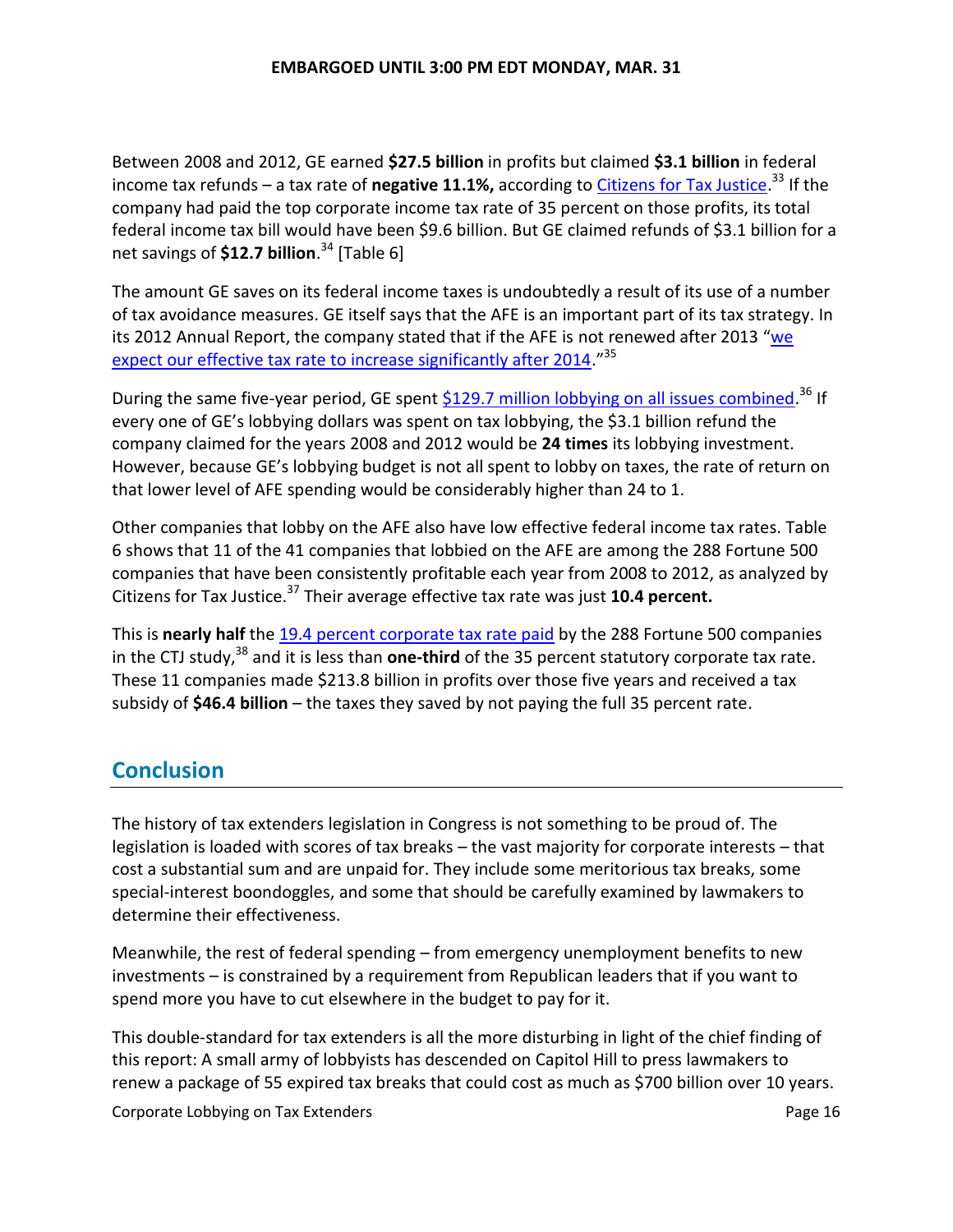#### **EMBARGOED UNTIL 3:00 PM EDT MONDAY, MAR. 31**

The general at the head of the army is General Electric, one of America's most profitable and powerful corporations – and one of the country's biggest tax dodgers. Its primary lobbying objective is to maintain a tax loophole – the Active Financing Exception – which enables multinational corporations to launder profits earned in the United States through offshore tax havens, sheltering those profits from federal taxes until they are brought back home. It will cost American taxpayers \$62.5 billion over ten years.

That is nearly enough to fund the [\\$75 billion cost of President Obama's initiative to provide](file:///C:/Users/Frank/Dropbox/For%20Campaign%20Staff%20Only/Research%20&%20Policy/Tax%20Extenders/Corporate%20Lobbying%20Report/Early%20Learning:%20America)  [universal pre-K funding to all Americans.](file:///C:/Users/Frank/Dropbox/For%20Campaign%20Staff%20Only/Research%20&%20Policy/Tax%20Extenders/Corporate%20Lobbying%20Report/Early%20Learning:%20America)<sup>39</sup> And it is much more than the [\\$39 billion that](http://thehill.com/blogs/floor-action/house/323511-house-votes-to-cut-39-billion-from-food-stamp-program) the U.S. [House of Representatives recently voted to cut from the Food](http://thehill.com/blogs/floor-action/house/323511-house-votes-to-cut-39-billion-from-food-stamp-program) Stamps program, which would have put 4 million Americans at risk of hunger.<sup>40</sup> Clearly, in our nation's capital lobbyists have more influence than kids and families.

Congress usually rubber-stamps the tax extender package, and this report helps us understand why. Hopefully, it can shed some light on the process, and it will encourage members of Congress to rethink their approach. The Active Financing Exception loophole has expired – it should remain so. That is the least Congress should do.

Large corporate interests like General Electric and Citigroup enjoy privileged access to politicians, cultivated over years of lobbying contacts backed by campaign checks. One way to break up the influence game is to change the way political campaigns are financed. Legislation such as the [Government By The People Act of 2014](http://www.publicampaign.org/pressroom/2014/02/05/press-release-watchdog-applauds-new-bill-raise-voices-everyday-people-political) would elevate the voices of everyday people through small donor matching, making it harder for well-paid, well-connected K Street corporate lobbyists to hold undue sway over policymaking.<sup>41</sup>

# **Methodology**

### **Definition of Tax Extenders**

There are 55 tax extenders that expired at the end of 2013. This report used three categories of search terms and legislation (see tables below) to determine the companies that lobbied on tax extenders and the names of individual lobbyists and their employers. These were developed based on two criteria:

- A comprehensive search of the frequency that individual tax bills had been lobbied on from January 2011 through September 2013 provided by the Center for Responsive Politics. Only those bills were used that had clearly been the subject of significant industry lobbying compared with other bills.
- A search of lobbying records of 20 major companies across five industries to check that they had lobbied on the priority legislation identified in the CRP search and to determine the "issue" terms they had identified in their lobbying disclosure forms. Issues are often a substitute for specific legislation. As can be seen below, the issue "tax extenders" was more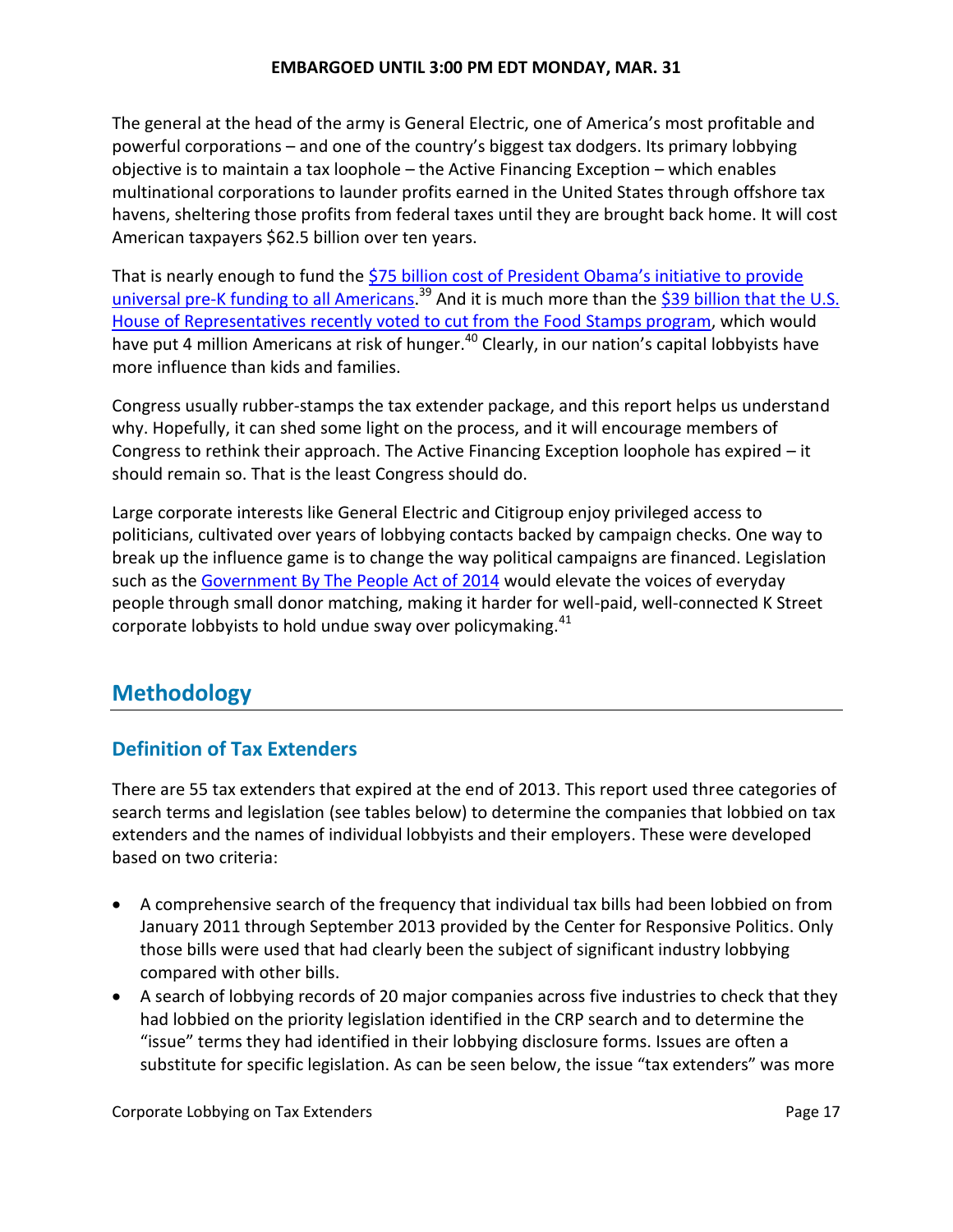commonly cited than any other tax extender issue or legislation searched for so it is a reasonably comprehensive proxy for total lobbying on tax extenders.

Besides using the general search term "tax extenders," this report is also based on lobbying on a comprehensive tax extender bill that passed the Senate Finance Committee on August 2, 2012, [The Family and Business Tax Cut Certainty Act of 2012.](http://www.finance.senate.gov/newsroom/chairman/release/?id=e3290a69-8fa4-4a6d-8c3a-756ea03a4224)<sup>42</sup> The legislation was eventually rolled into H.R. 8, the "[American Taxpayer Relief Act of 2012,](https://www.govtrack.us/congress/bills/112/hr8)" which renewed tax extenders for two years (retroactively for 2012 and for 2013).**<sup>43</sup>** H.R. 8 passed both chambers of Congress on January 1, 2013 and was signed by President Obama on January 2, 2013. H.R. 8 was not used in this analysis because its primary purpose was not to renew tax extenders but to renew the Bush tax cuts and more.

We do not suggest that this study is exhaustive, which means there could be more companies and an even greater number of lobbyists that have worked on one or more tax extenders that were not captured by this analysis.

The tables below show the bills and issues used for this study.

#### **Tax Extenders**

| <b>Bill Or Issue</b>          | # of<br>Lobbyists | # of<br><b>Organizations</b> | <b>Description</b>                                | Bill<br><b>Sponsor</b> |
|-------------------------------|-------------------|------------------------------|---------------------------------------------------|------------------------|
| <b>Tax Extenders</b>          | 724               | 209                          | <b>Issue</b>                                      |                        |
| S. 3521 $(112^{th}$ Congress) | 515               | 186                          | Family and Business Tax Cut Certainty Act of 2012 | Baucus (D)             |

#### **Active Financing Exception**

| <b>Bill Or Issue</b>                  | # of<br>Lobbyists | # of<br><b>Organizations</b> | <b>Description</b>                                                                  | Bill<br><b>Sponsor</b> |
|---------------------------------------|-------------------|------------------------------|-------------------------------------------------------------------------------------|------------------------|
| <b>Active Financing Exception</b>     | 188               | 33                           | <b>Issue</b>                                                                        |                        |
| SubPart F                             | 211               | 33                           | <b>Issue</b>                                                                        |                        |
| H.R. 749 (112 <sup>th</sup> Congress) | 144               | 24                           | To Permanently Extend the Subpart F Exception for<br><b>Active Financing Income</b> | Tiberi (R)             |

#### **Research & Experimentation Tax Credit**

| <b>Bill Or Issue</b>                 | # of<br><b>Lobbyists</b> | # of<br><b>Organizations</b> | <b>Description</b>                                             | Bill<br><b>Sponsor</b> |
|--------------------------------------|--------------------------|------------------------------|----------------------------------------------------------------|------------------------|
| H.R. 942 $(112^{th}$ Congress)       | 424                      | 73                           | American Research and Competitiveness Act                      | Brady (R)              |
| S. 1577 (112 <sup>th</sup> Congress) | 205                      | 39                           | Growth Act/Greater Research Opportunities With Tax<br>Help Act | Baucus (D)             |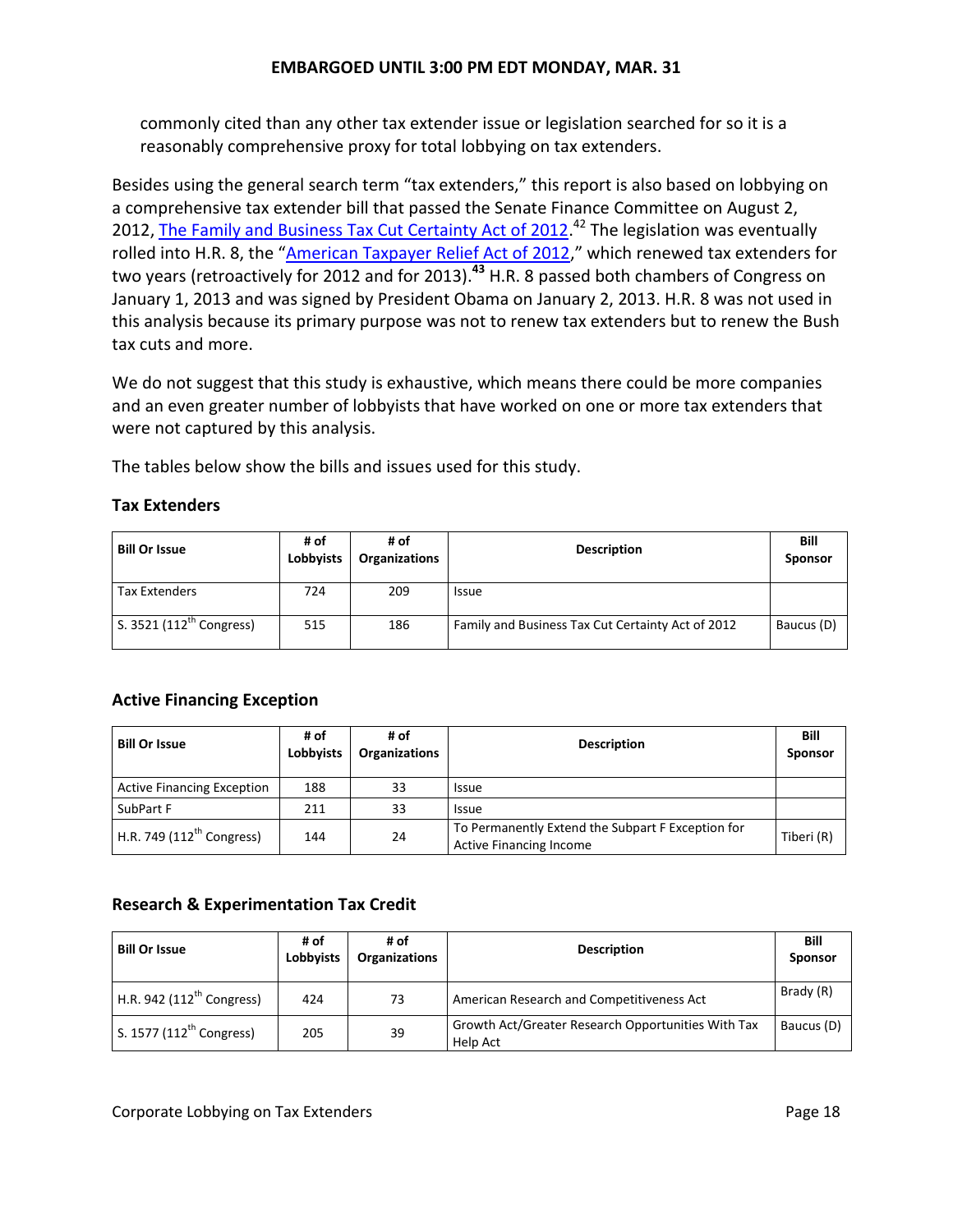#### **Lobbying Disclosure Data**



The lobbying disclosure data used in this report is unique to the Center for Responsive Politics (CRP), and available at [OpenSecrets.org.](http://www.opensecrets.org/) Americans for Tax Fairness worked with CRP to collect and standardize U.S. House of Representatives lobbyist data so that CRP could draw the connections between specific lobbyists and the bills and issues on which they lobbied. CRP is the only organization that collects and standardizes lobbyist information. It has historically done this by using data from the U.S. Senate. To provide the data found in this report CRP set up and implemented an entirely new data process using U.S. House of Representatives data, which finally allows for the illumination of lobbyist-to-bill and lobbyist-to-issue connections.

This analysis is restricted to corporate organizations (companies and trade associations) by excluding lobbying clients from the CRP categories for labor, ideological and "other" organizations, which include universities and nonprofits. This was done by filtering out organizations with category codes beginning with L, J, H5, H6, and X. The one exception was inclusion of corporate tax coalitions such as the Active Financing Working Group.

The CRP data allowed us to calculate the number of times specific lobbyists worked on specific issues and bills for each of their clients. In this report "lobbying intensity" refers to the number of times a set of lobbyists working on an issue appear in any number of quarterly reports covered by the period searched (January 2011 through September 2013). Thus, while a client organization may have mentioned an issue in five of the reports filed in this search period, that client might have employed four lobbyists on that issue each quarter. If each of their four names appeared in all five reports, the lobbying intensity count would be 20. This analysis required standardization of organization names, which was performed using CRP data.

Data provided by CRP included an indication of whether the lobbyists surfaced in our issue and bill searches had gone through the revolving door. Our reporting on their previous government positions relied both on the information lobbyists provided in their quarterly reports and publicly available information online. CRP also provided a list of former members of Congress, which was matched against the list of revolving door lobbyists using the unique lobbyist identification number provided by CRP.

Lobbying expenditure amounts often include lobbying on a number of issues and should not be considered spending specific to the issues discussed in this report. Lobbying records do not specifically list the amount spent on specific issues, so it is impossible to calculate the total amount spent on tax extender lobbying.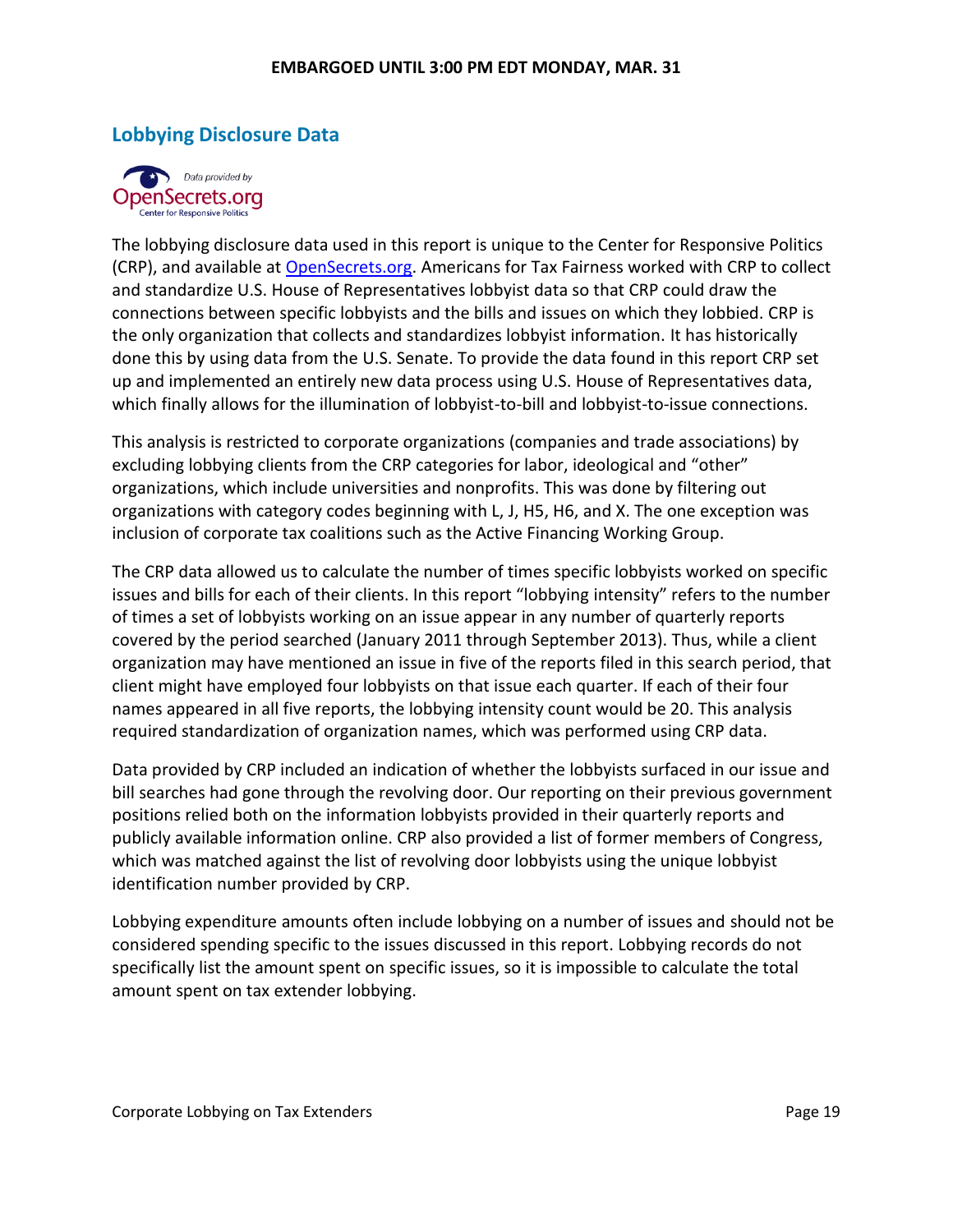# **Additional Tables**

| TABLE 7. Top 50 Lobbyists on Tax Extenders, Jan. 2011 - Sept. 2013 |                                              |           |                      |                        |                             |  |
|--------------------------------------------------------------------|----------------------------------------------|-----------|----------------------|------------------------|-----------------------------|--|
| <b>Lobbyist Name</b>                                               | Firm/Employer                                | Revolver? | <b>Works for GE?</b> | Lobbying<br>intensity* | Number of<br><b>Clients</b> |  |
| Mikrut, Joseph                                                     | <b>Capitol Tax Partners</b>                  | Yes       | Yes                  | 259                    | 38                          |  |
| Hooper, Lindsay D.                                                 | <b>Capitol Tax Partners</b>                  | Yes       | Yes                  | 258                    | 39                          |  |
| Talisman. Jonathan                                                 | <b>Capitol Tax Partners</b>                  | Yes       | Yes                  | 244                    | 38                          |  |
| Javens, Chris L.                                                   | <b>Capitol Tax Partners</b>                  | Yes       | Yes                  | 228                    | 33                          |  |
| Willcox, Lawrence G.                                               | <b>Capitol Tax Partners</b>                  | Yes       | Yes                  | 210                    | 26                          |  |
| Grafmeyer, Richard                                                 | <b>Capitol Tax Partners</b>                  | Yes       | Yes                  | 184                    | 23                          |  |
| McKenney, William                                                  | <b>Capitol Tax Partners</b>                  | Yes       | Yes                  | 179                    | 21                          |  |
| Nickerson, Gregory                                                 | <b>Washington Tax Group</b>                  | Yes       |                      | 166                    | 16                          |  |
| Fowler, Jan                                                        | <b>Washington Tax Group</b>                  | Yes       |                      | 166                    | 16                          |  |
| Rossman, Manny                                                     | Patton Boggs LLP                             | Yes       | Yes                  | 113                    | 11                          |  |
| Breaux, John                                                       | Patton Boggs LLP                             | Yes       | Yes                  | 105                    | 11                          |  |
| Lott, Trent                                                        | Patton Boggs LLP                             | Yes       | Yes                  | 103                    | 10                          |  |
| Schuyler, Beau                                                     | Capitol Hill Strategies                      | Yes       | Yes                  | 78                     | 5                           |  |
| Brain, Charles M                                                   | <b>Capitol Hill Strategies</b>               | Yes       | Yes                  | 78                     | 5                           |  |
| Bock, Paul                                                         | Capitol Hill Strategies                      | Yes       | Yes                  | 74                     | 5                           |  |
|                                                                    |                                              | Yes       | Yes                  | 61                     | 6                           |  |
| Giordano, Nick                                                     | Ernst & Young<br><b>Capitol Tax Partners</b> | Yes       | Yes                  | 54                     | 14                          |  |
| Mueller, Melissa                                                   |                                              |           |                      |                        | $\overline{4}$              |  |
| Wojciak, Adam J.                                                   | <b>Capitol Hill Strategies</b>               | Yes       | Yes                  | 48                     |                             |  |
| McMillen, Jeffrey                                                  | Akin, Gump et al                             | Yes       | Yes                  | 46                     | 6                           |  |
| Morgan, David                                                      | <b>American Express</b>                      |           |                      | 42                     | $\mathbf 1$                 |  |
| Pianalto, Antonella                                                | American Express                             | Yes       |                      | 42                     | $\mathbf{1}$                |  |
| Christenson, Arne                                                  | <b>American Express</b>                      | Yes       |                      | 42                     | $\mathbf{1}$                |  |
| Siddiqui, Arshi                                                    | Akin, Gump et al                             | Yes       | Yes                  | 38                     | 6                           |  |
| Evans, Linda C.                                                    | <b>IBM Corp</b>                              |           |                      | 38                     | $\mathbf{1}$                |  |
| McCulloch, Edgar H III                                             | <b>IBM Corp</b>                              | Yes       |                      | 38                     | $\mathbf{1}$                |  |
| Padilla, Christopher A.                                            | <b>IBM Corp</b>                              | Yes       |                      | 38                     | $\mathbf{1}$                |  |
| McGuinness, Marty                                                  | Unum Group                                   | Yes       |                      | 37                     | $1\,$                       |  |
| Dove, Randolph                                                     | Hewlett-Packard                              |           |                      | 36                     | $\mathbf{1}$                |  |
| Vasell, Shawn Michael                                              | Hewlett-Packard                              | Yes       |                      | 36                     | $\mathbf{1}$                |  |
| Tomb, Mark                                                         | Hewlett-Packard                              | Yes       |                      | 36                     | $\mathbf{1}$                |  |
| Regalia, Martin A.                                                 | US Chamber of Commerce                       |           |                      | 36                     | $\mathbf{1}$                |  |
| Harris, Caroline                                                   | US Chamber of Commerce                       |           |                      | 36                     | $1\,$                       |  |
| Eidshaug, Ronald                                                   | <b>US Chamber of Commerce</b>                |           |                      | 36                     | $\mathbf{1}$                |  |
| Josten, R Bruce                                                    | US Chamber of Commerce                       |           |                      | 36                     | $\mathbf{1}$                |  |
| Wilson, Ashley                                                     | <b>US Chamber of Commerce</b>                |           |                      | 36                     | $\mathbf{1}$                |  |
| Warhola, Anne                                                      | <b>US Chamber of Commerce</b>                |           |                      | 36                     | $\mathbf{1}$                |  |
| Donohue, Thomas J.                                                 | US Chamber of Commerce                       | Yes       |                      | 36                     | $\mathbf{1}$                |  |
| Quaadman, Thomas                                                   | <b>US Chamber of Commerce</b>                |           |                      | 34                     | $1\,$                       |  |
| LaSala, Barry                                                      | Elmendorf Ryan                               | Yes       | Yes                  | 33                     | $\overline{2}$              |  |
| Stanton, Shanti                                                    | Elmendorf Ryan                               | Yes       | Yes                  | 33                     | 2                           |  |
| Cogorno, Robert                                                    | Elmendorf Ryan                               | Yes       | Yes                  | 33                     | $\overline{2}$              |  |
| Ryan, James 'Jimmy'                                                | Elmendorf Ryan                               | Yes       | Yes                  | 33                     | $\mathbf{2}$                |  |
| Alexander, Stacey                                                  | Elmendorf Ryan                               | Yes       | Yes                  | 33                     | $\overline{2}$              |  |
| Kennedy, Kristina                                                  | Elmendorf Ryan                               | Yes       | Yes                  | 33                     | $\overline{2}$              |  |
| Elmendorf, Steven                                                  | Elmendorf Ryan                               | Yes       |                      | 33                     | $\overline{2}$              |  |
| Coratolo, Giovanni                                                 | US Chamber of Commerce                       |           |                      | 32                     | $\mathbf{1}$                |  |
| Suckow, Sarah                                                      | US Chamber of Commerce                       |           |                      | 32                     | $\mathbf{1}$                |  |
| Hillenbrand, Daniel                                                | US Chamber of Commerce                       |           |                      | 32                     | $\mathbf 1$                 |  |
| Francis, Stephen Adam                                              | Ernst & Young                                | Yes       | Yes                  | 30                     | 5                           |  |
| Lawson, Richard L.                                                 | <b>Principal Financial Group</b>             |           |                      | 30                     | $\mathbf{1}$                |  |
| <b>Top 50 Lobbyists</b>                                            |                                              | 49        | 25                   |                        |                             |  |

\* Lobbying Intensity: Number of times lobbyists' names appear in lobbying reports on this issue or legislation. Source: Center for Responsive Politics

Corporate Lobbying on Tax Extenders **Page 20 Page 20**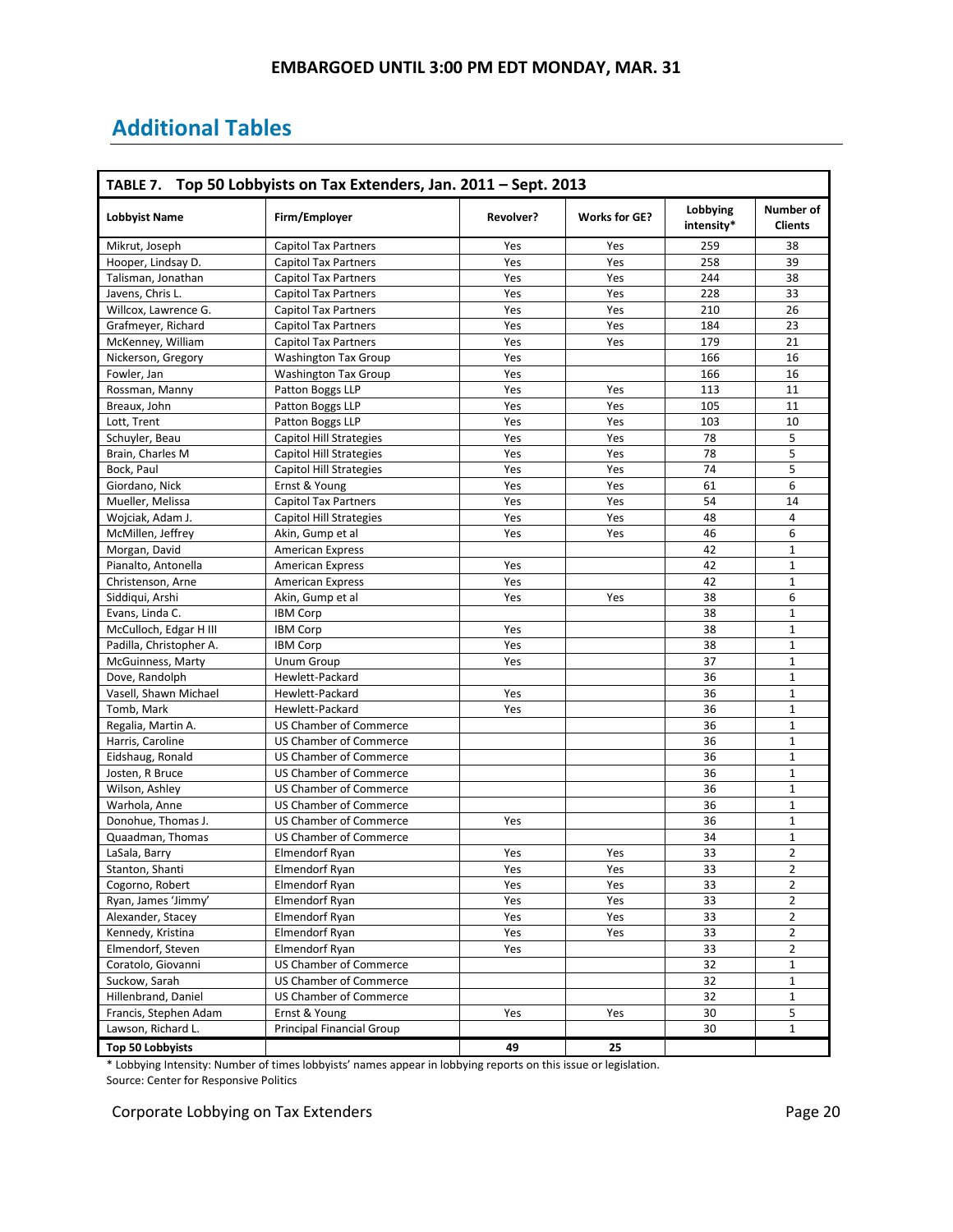#### **EMBARGOED UNTIL 3:00 PM EDT MONDAY, MAR. 31**

| Top 50 Lobbyists on Tax Extenders Grouped by Firm<br>TABLE 8. |                      |           |                        |                                       |  |  |  |
|---------------------------------------------------------------|----------------------|-----------|------------------------|---------------------------------------|--|--|--|
| <b>Lobbying Firm/Employer</b>                                 | <b>Lobbyist Name</b> | Revolver? | Lobbying<br>Intensity* | <b>Total Unique</b><br><b>Clients</b> |  |  |  |
| <b>Capitol Tax Partners</b>                                   | Mikrut, Joseph       | Yes       | 259                    | 38                                    |  |  |  |
|                                                               | Hooper, Lindsay D    | Yes       | 258                    | 39                                    |  |  |  |
|                                                               | Talisman, Jonathan   | Yes       | 244                    | 38                                    |  |  |  |
|                                                               | Javens, Chris L      | Yes       | 228                    | 33                                    |  |  |  |
|                                                               | Willcox, Lawrence G  | Yes       | 210                    | 26                                    |  |  |  |
|                                                               | Grafmeyer, Richard   | Yes       | 184                    | 23                                    |  |  |  |
|                                                               | McKenney, William    | Yes       | 179                    | 21                                    |  |  |  |
|                                                               | Mueller, Melissa     | Yes       | 54                     | 14                                    |  |  |  |
| <b>Total</b>                                                  |                      |           | 1616                   |                                       |  |  |  |
| <b>US Chamber of Commerce</b>                                 | Donohue, Thomas J    | Yes       | 36                     | $\mathbf{1}$                          |  |  |  |
|                                                               | Eidshaug, Ronald     |           | 36                     | $\mathbf 1$                           |  |  |  |
|                                                               | Harris, Caroline     |           | 36                     | $\mathbf 1$                           |  |  |  |
|                                                               | Josten, R Bruce      |           | 36                     | $\mathbf 1$                           |  |  |  |
|                                                               | Regalia, Martin A    |           | 36                     | $\mathbf{1}$                          |  |  |  |
|                                                               | Warhola, Anne        |           | 36                     | $\mathbf{1}$                          |  |  |  |
|                                                               | Wilson, Ashley       |           | 36                     | $\mathbf{1}$                          |  |  |  |
|                                                               | Quaadman, Thomas     |           | 34                     | $\mathbf{1}$                          |  |  |  |
|                                                               | Coratolo, Giovanni   |           | 32                     | $\mathbf 1$                           |  |  |  |
|                                                               | Hillenbrand, Daniel  |           | 32                     | $\mathbf{1}$                          |  |  |  |
|                                                               | Suckow, Sarah        |           | 32                     | $\mathbf{1}$                          |  |  |  |
| <b>Total</b>                                                  |                      |           | 382                    |                                       |  |  |  |
| <b>Washington Tax Group</b>                                   | Fowler, Jan          | Yes       | 166                    | 16                                    |  |  |  |
|                                                               | Nickerson, Gregory   | Yes       | 166                    | 16                                    |  |  |  |
| <b>Total</b>                                                  |                      |           | 332                    |                                       |  |  |  |
| <b>Patton Boggs LLP</b>                                       | Rossman, Manny       | Yes       | 113                    | 11                                    |  |  |  |
|                                                               | Breaux, John         | Yes       | 105                    | 11                                    |  |  |  |
|                                                               | Lott, Trent          | Yes       | 103                    | 10                                    |  |  |  |
| <b>Total</b>                                                  |                      |           | 321                    |                                       |  |  |  |
| <b>Capitol Hill Strategies</b>                                | Brain, Charles M     | Yes       | 78                     | 5                                     |  |  |  |
|                                                               | Schuyler, Beau       | Yes       | 78                     | 5                                     |  |  |  |
|                                                               | Bock, Paul           | Yes       | 74                     | $\overline{5}$                        |  |  |  |
|                                                               | Wojciak, Adam J      | Yes       | 48                     | $\overline{4}$                        |  |  |  |
| <b>Total</b>                                                  |                      |           | 278                    |                                       |  |  |  |
| <b>Elmendorf Ryan</b>                                         | Alexander, Stacey    | Yes       | 33                     | $\overline{2}$                        |  |  |  |
|                                                               | Cogorno, Robert      | Yes       | 33                     | $\overline{2}$                        |  |  |  |
|                                                               | Elmendorf, Steven    | Yes       | 33                     | $\overline{2}$                        |  |  |  |
|                                                               | Kennedy, Kristina    | Yes       | 33                     | $\mathbf 2$                           |  |  |  |
|                                                               | LaSala, Barry        | Yes       | 33                     | $\overline{2}$                        |  |  |  |
|                                                               | Ryan, James 'Jimmy'  | Yes       | 33                     | $\mathbf{2}$                          |  |  |  |
|                                                               | Stanton, Shanti      | Yes       | 33                     | $\overline{2}$                        |  |  |  |
| Total                                                         |                      |           | 231                    |                                       |  |  |  |
| <b>American Express</b>                                       | Christenson, Arne    | Yes       | 42                     | $\mathbf{1}$                          |  |  |  |
|                                                               | Morgan, David        |           | 42                     | $\mathbf{1}$                          |  |  |  |
|                                                               | Pianalto, Antonella  | Yes       | 42                     | $\mathbf 1$                           |  |  |  |
| <b>Total</b>                                                  |                      |           | 126                    |                                       |  |  |  |

Corporate Lobbying on Tax Extenders **Page 21 Page 21**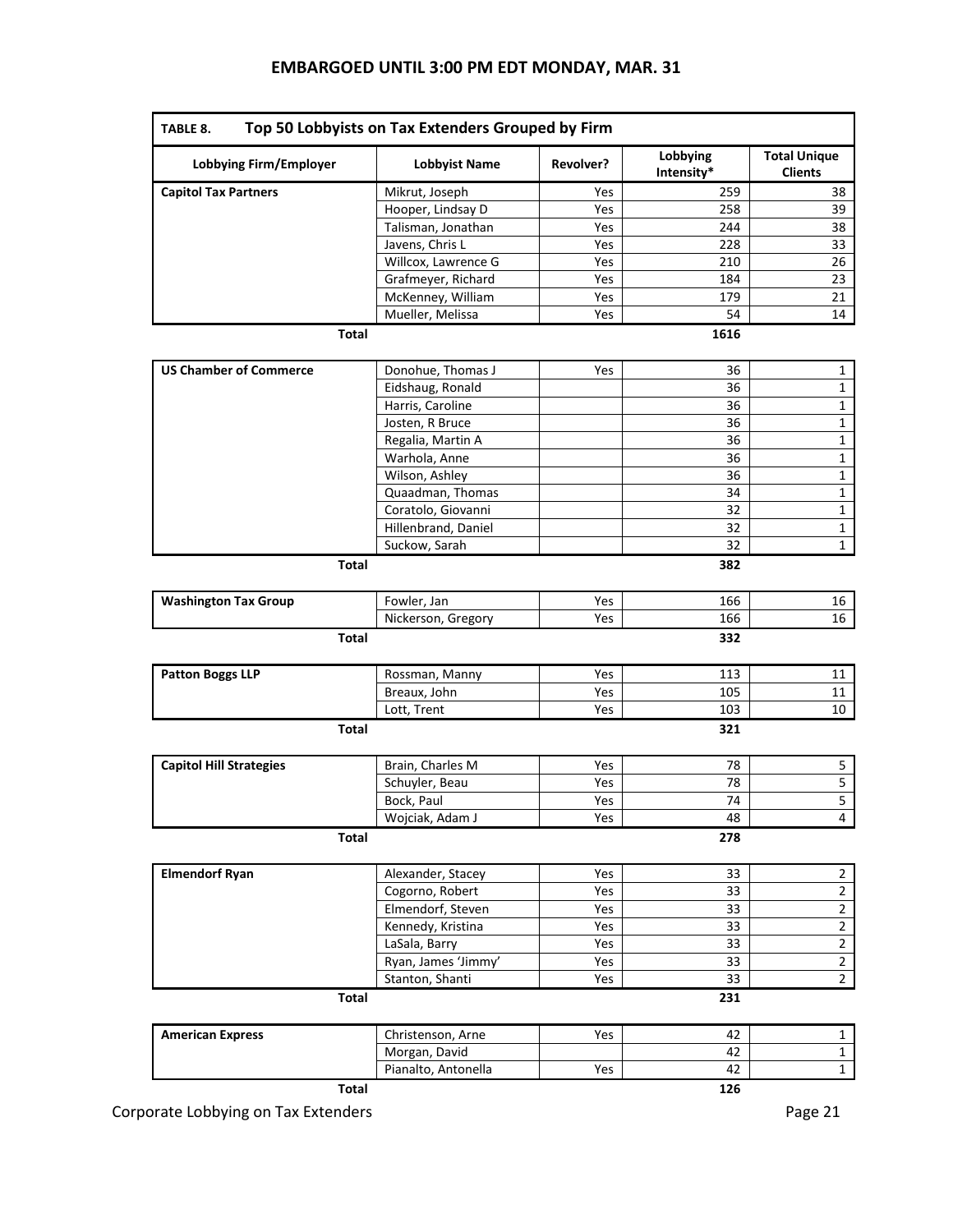#### **EMBARGOED UNTIL 3:00 PM EDT MONDAY, MAR. 31**

| <b>IBM Corp</b>                  | Evans, Linda C         |     | 38  | 1            |
|----------------------------------|------------------------|-----|-----|--------------|
|                                  | McCulloch, Edgar H III | Yes | 38  | $\mathbf{1}$ |
|                                  | Padilla, Christopher A | Yes | 38  | $\mathbf{1}$ |
|                                  | <b>Total</b>           |     | 114 |              |
|                                  |                        |     |     |              |
| <b>Hewlett-Packard</b>           | Dove, Randolph         |     | 36  | 1            |
|                                  | Tomb, Mark             | Yes | 36  | 1            |
|                                  | Vasell, Shawn Michael  | Yes | 36  | $\mathbf{1}$ |
|                                  | Total                  |     | 108 |              |
| <b>Ernst &amp; Young</b>         | Giordano, Nick         | Yes | 61  | 6            |
|                                  | Francis, Stephen Adam  | Yes | 30  | 5            |
|                                  | <b>Total</b>           |     | 91  |              |
| Akin, Gump et al                 | McMillen, Jeffrey      | Yes | 46  | 6            |
|                                  | Siddiqui, Arshi        | Yes | 38  | 6            |
|                                  | <b>Total</b>           |     | 84  |              |
| <b>Unum Group</b>                | McGuinness, Marty      | Yes | 37  | $\mathbf{1}$ |
|                                  | Total                  |     | 37  |              |
| <b>Principal Financial Group</b> | Lawson, Richard L      |     | 30  | 1            |
|                                  | <b>Total</b>           |     | 30  |              |

Source: Center for Responsive Politics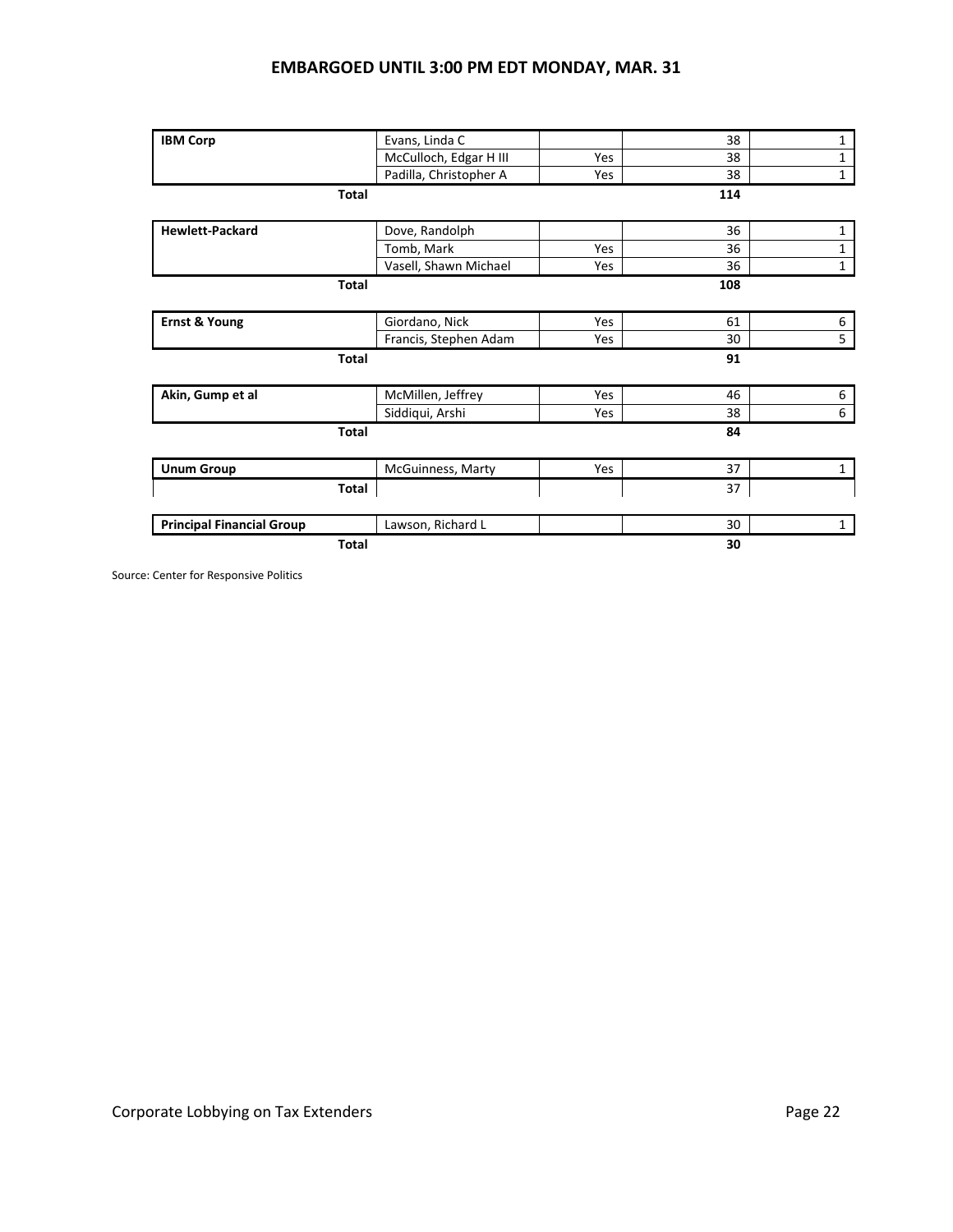| <b>Lobbyist Name</b>                 | Firm/Employer                                                                                                                 | Revolver?                                                                                                              |
|--------------------------------------|-------------------------------------------------------------------------------------------------------------------------------|------------------------------------------------------------------------------------------------------------------------|
| Angus, Barbara M                     | Ernst & Young                                                                                                                 | Yes                                                                                                                    |
| Bradshaw, Tara                       | Ernst & Young                                                                                                                 | Yes                                                                                                                    |
| Breaux, John                         | Patton Boggs LLP                                                                                                              | Yes                                                                                                                    |
| Coulam, Weston J                     | Ernst & Young                                                                                                                 | Yes                                                                                                                    |
| Deuser, Jon S                        | Smith-Free Group                                                                                                              | Yes                                                                                                                    |
| Dorn, Nancy                          | <b>General Electric</b>                                                                                                       | Yes                                                                                                                    |
| Fitzgerald, Jayne T                  | Akin, Gump et al                                                                                                              | Yes                                                                                                                    |
| Francis, Stephen Adam                | Ernst & Young                                                                                                                 | Yes                                                                                                                    |
| Freedman, Jon                        | General Electric                                                                                                              |                                                                                                                        |
| Garrett-Nelson, LaBrenda             | Ernst & Young                                                                                                                 | Yes                                                                                                                    |
| Giordano, Nick                       | Ernst & Young                                                                                                                 | Yes                                                                                                                    |
| Grab, Francis                        | Ernst & Young                                                                                                                 | Yes                                                                                                                    |
| Grafmeyer, Richard                   | <b>Capitol Tax Partners</b>                                                                                                   | Yes                                                                                                                    |
| Hall, Robert P III                   | <b>General Electric</b>                                                                                                       | Yes                                                                                                                    |
| Hensler, Rachel Jones                | Nickles Group                                                                                                                 | Yes                                                                                                                    |
| Heyniger, Will                       | Ernst & Young                                                                                                                 |                                                                                                                        |
| Hirschmann, Susan                    | Williams & Jensen                                                                                                             | Yes                                                                                                                    |
| Hooper, Lindsay D                    | <b>Capitol Tax Partners</b>                                                                                                   | Yes                                                                                                                    |
| Javens, Chris L                      | <b>Capitol Tax Partners</b>                                                                                                   | Yes                                                                                                                    |
| Koch, Cathleen                       | <b>General Electric</b>                                                                                                       |                                                                                                                        |
| Leonard, Robert J                    | Akin, Gump et al                                                                                                              | Yes                                                                                                                    |
| Levey, Jeff                          | Ernst & Young                                                                                                                 |                                                                                                                        |
| Lott, Trent                          | Patton Boggs LLP                                                                                                              | Yes                                                                                                                    |
| Marshall, Hazen                      | Nickles Group                                                                                                                 | Yes                                                                                                                    |
| Mattox, Barbara G                    | General Electric                                                                                                              | Yes                                                                                                                    |
| McKenney, William                    | <b>Capitol Tax Partners</b>                                                                                                   | Yes                                                                                                                    |
| McMillen, Jeffrey                    | Akin, Gump et al                                                                                                              | Yes                                                                                                                    |
| Mikrut, Joseph                       | <b>Capitol Tax Partners</b>                                                                                                   | Yes                                                                                                                    |
| Mitchell, James                      | <b>General Electric</b>                                                                                                       |                                                                                                                        |
| Mueller, Melissa                     | <b>Capitol Tax Partners</b>                                                                                                   | Yes                                                                                                                    |
| Nickles, Don                         | Nickles Group                                                                                                                 |                                                                                                                        |
|                                      | General Electric                                                                                                              | Yes<br>Yes                                                                                                             |
| Pelletier, Eric<br>Peterson, Theresa | <b>General Electric</b>                                                                                                       | Yes                                                                                                                    |
| Prowitt, Peter D                     | General Electric                                                                                                              | Yes                                                                                                                    |
| Raymond, Joshua H                    | General Electric                                                                                                              | Yes                                                                                                                    |
| Ritterpusch, Kurt                    | Ernst & Young                                                                                                                 |                                                                                                                        |
| Rossman, Manny                       | Patton Boggs LLP                                                                                                              | Yes                                                                                                                    |
| Rozen, Robert M                      | Ernst & Young                                                                                                                 | Yes                                                                                                                    |
|                                      |                                                                                                                               |                                                                                                                        |
| Sandberg, James C II                 | General Electric<br>Ernst & Young                                                                                             | Yes                                                                                                                    |
| Schellhas, Robert                    | Akin, Gump et al                                                                                                              | Yes                                                                                                                    |
| Siddiqui, Arshi                      |                                                                                                                               | Yes                                                                                                                    |
| Swonger, Amy                         | Ernst & Young                                                                                                                 | Yes                                                                                                                    |
| Talisman, Jonathan                   | <b>Capitol Tax Partners</b>                                                                                                   | Yes                                                                                                                    |
|                                      |                                                                                                                               |                                                                                                                        |
| Urban, Tim                           |                                                                                                                               | Yes                                                                                                                    |
|                                      |                                                                                                                               |                                                                                                                        |
|                                      |                                                                                                                               | Yes                                                                                                                    |
| Wolski, Lisa                         |                                                                                                                               | Yes<br>40                                                                                                              |
|                                      | Thomson, Lynn H<br>Wallace, George<br>Willcox, Lawrence G<br><b>TOTAL REVOLVERS</b><br>Source: Center for Responsive Politics | <b>General Electric</b><br>Ernst & Young<br><b>General Electric</b><br><b>Capitol Tax Partners</b><br>General Electric |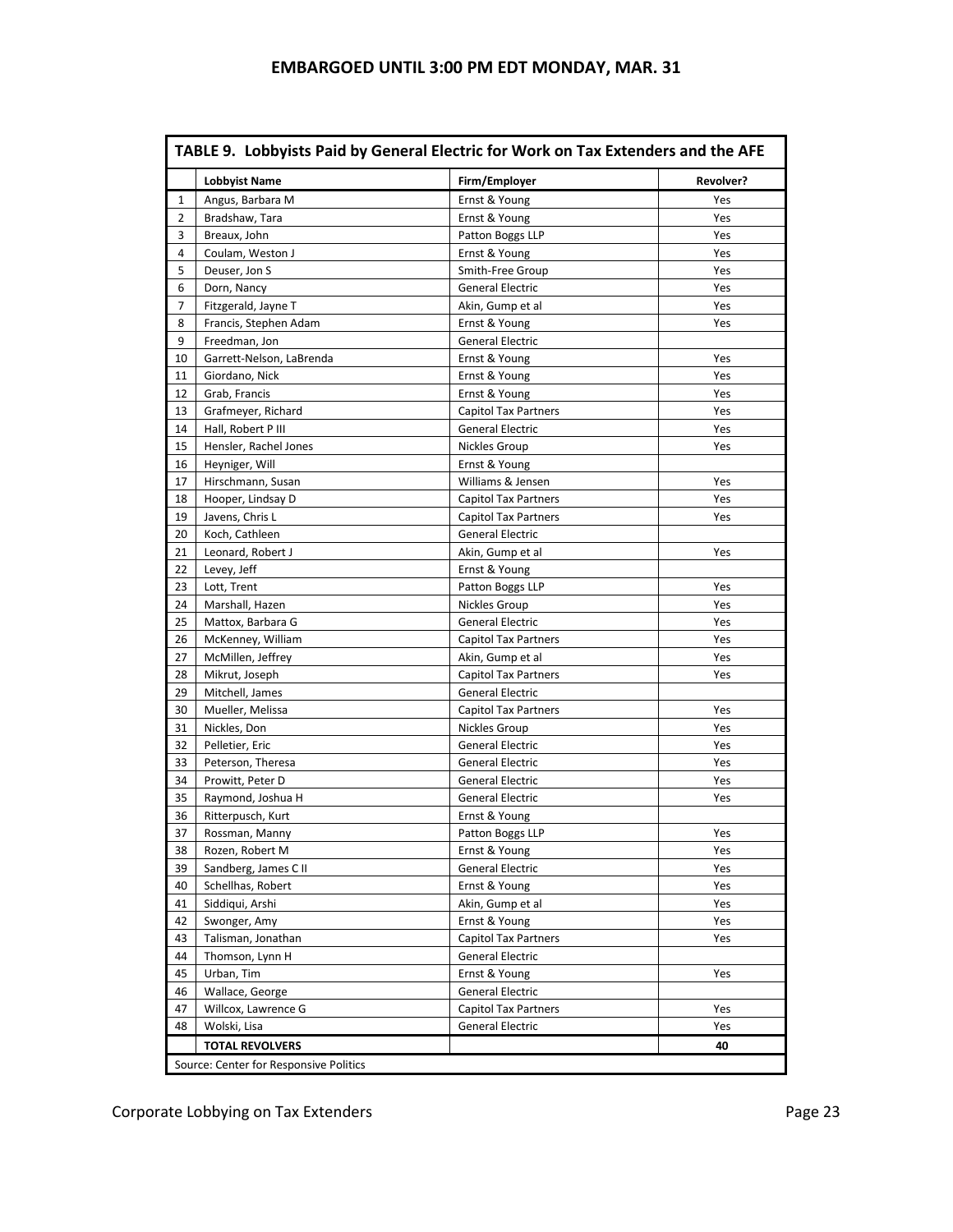# **Endnotes**

 $\overline{a}$ 

[http://www.washingtonpost.com/blogs/wonkblog/wp/2014/01/02/from-nascar-to-wind-power-congress-just-let-](http://www.washingtonpost.com/blogs/wonkblog/wp/2014/01/02/from-nascar-to-wind-power-congress-just-let-55-tax-breaks-expire/)[55-tax-breaks-expire/](http://www.washingtonpost.com/blogs/wonkblog/wp/2014/01/02/from-nascar-to-wind-power-congress-just-let-55-tax-breaks-expire/)

 $\frac{11}{11}$ ATF, "Key Facts About Tax Extenders."

 $12$  Citizens for Tax Justice (CTJ), "Don't Renew the Offshore Tax Loopholes" (Aug. 2, 2012). [http://ctj.org/ctjreports/2012/08/dont\\_renew\\_the\\_offshore\\_tax\\_loopholes.php#.UzjIVlfJFSC](http://ctj.org/ctjreports/2012/08/dont_renew_the_offshore_tax_loopholes.php#.UzjIVlfJFSC)

 $\frac{13}{13}$  CTJ, "Don't Renew the Offshore Tax Loopholes."

<sup>15</sup> CTJ, "The Sorry State of Corporate Taxes" (Feb. 2014).

<http://www.ctj.org/corporatetaxdodgers/sorrystateofcorptaxes.pdf>

<sup>16</sup> General Electric (GE), "GE 2012 Annual Report," p. 108 (Feb. 26, 2013). [http://www.ge.com/ar2012/pdf/GE\\_AR12.pdf](http://www.ge.com/ar2012/pdf/GE_AR12.pdf)

<sup>17</sup> David Kocieniewski, "G.E.'s Strategies Let It Avoid Taxes Altogether," *The New York Times* (March 24, 2011). <http://www.nytimes.com/2011/03/25/business/economy/25tax.html>

<sup>18</sup> Center for Responsive Politics (CRP),<http://www.opensecrets.org/lobby/>

Corporate Lobbying on Tax Extenders **Page 24** and 20 and 20 and 20 and 20 and 20 and 20 and 20 and 20 and 20 and 20 and 20 and 20 and 20 and 20 and 20 and 20 and 20 and 20 and 20 and 20 and 20 and 20 and 20 and 20 and 20 a

 $^1$  Because of wide variance in the way lobbying visits are categorized, we searched the broad term "tax extenders," but also searches for two of the largest provisions in the extender package, the "Active Financing Exception" and the "Research and Experimentation Tax Credit" "R&D Tax Credit" and other variations. The reported numbers are unique companies and lobbyists. For more on this see the Methodology section of this report.

<sup>2</sup> Richard Rubin, "Breaks For Commuters, Horses, Research Said to Get Vote," *Bloomberg News* (March 20, 2014). <http://www.bloomberg.com/news/2014-03-20/breaks-for-commuters-horses-research-said-to-get-vote.html>

 $^3$  Congressional Budget Office (CBO), "Individual Income Tax Receipts and the Individual Tax Base—February 2014 Baseline" (Feb. 4, 2014), as modified by Americans for Tax Fairness.

[http://www.americansfortaxfairness.org/files/CBO-Costs-of-Extending-Tax-Provisions-Set-to-Expire-Before-2024-](http://www.americansfortaxfairness.org/files/CBO-Costs-of-Extending-Tax-Provisions-Set-to-Expire-Before-2024-Table-7-by-ATF-FINAL1.xlsx) [Table-7-by-ATF-FINAL1.xlsx](http://www.americansfortaxfairness.org/files/CBO-Costs-of-Extending-Tax-Provisions-Set-to-Expire-Before-2024-Table-7-by-ATF-FINAL1.xlsx)

<sup>&</sup>lt;sup>4</sup> Congressional Research Service (CRS), "Tax Provisions Expiring in 2013 ('Tax Extenders')" (Nov. 5, 2013), p. 1. <http://www.fas.org/sgp/crs/misc/R43124.pdf>

<sup>5</sup> CRS, p. 2.

<sup>&</sup>lt;sup>6</sup> Sen. Harry Reid, "Tax Extender Act of 2013 (S. 1859)," introduced Dec. 19, 2013. <u>http://thomas.loc.gov/cgi-</u> [bin/bdquery/z?d113:S.1859:](http://thomas.loc.gov/cgi-bin/bdquery/z?d113:S.1859)

<sup>&</sup>lt;sup>7</sup> Office of Senator Mitch McConnell, "McConnell Highlights Five Years of Failed Obama Economic Policies," Jan. 27, 201[4 http://www.mcconnell.senate.gov/public/index.cfm?p=PressReleases&ContentRecord\\_id=0c1a92d7-c9a7-](http://www.mcconnell.senate.gov/public/index.cfm?p=PressReleases&ContentRecord_id=0c1a92d7-c9a7-4e05-981a-cd9390ac5250) [4e05-981a-cd9390ac5250;](http://www.mcconnell.senate.gov/public/index.cfm?p=PressReleases&ContentRecord_id=0c1a92d7-c9a7-4e05-981a-cd9390ac5250) McConnell -- "Typically, Republicans have felt that you shouldn't have to pay for current tax policy. I think occasionally these packages have been paid for, but most Republicans believe that the existing tax policy should not be paid for." -- remarks at press conference, Jan. 28, 2014, aired on C-SPAN, [http://www.c](http://www.c-span.org/video/?c4483259/mitch-mcconnell-re-new-tax-breaks)[span.org/video/?c4483259/mitch-mcconnell-re-new-tax-breaks](http://www.c-span.org/video/?c4483259/mitch-mcconnell-re-new-tax-breaks)

<sup>8</sup> Jeremy W. Peters, "Senate Deal Is Reached on Restoring Jobless Aid," *New York Times* (March 13, 2014). <http://www.nytimes.com/2014/03/14/us/senate-reaches-deal-to-pay-for-jobless-aid.html>

 $^9$  Americans for Tax Fairness (ATF), "Key Facts About Tax Extenders" (March 2013).

<http://www.americansfortaxfairness.org/files/ATF-Key-Facts-about-Tax-Extenders.doc>

 $\frac{10}{10}$  ATF, "Stretched to the Limit: A Sampling of Tax Extenders that Should Be Ended (or Substantially Reformed," [http://www.americansfortaxfairness.org/files/ATF-Stretched-to-the-Limit-A-Sampling-of-Tax-Extenders-that-](http://www.americansfortaxfairness.org/files/ATF-Stretched-to-the-Limit-A-Sampling-of-Tax-Extenders-that-Should-be-Ended-FINAL-v2-4.docx)

[Should-be-Ended-FINAL-v2-4.docx](http://www.americansfortaxfairness.org/files/ATF-Stretched-to-the-Limit-A-Sampling-of-Tax-Extenders-that-Should-be-Ended-FINAL-v2-4.docx). Brad Plumer, "From NASCAR to Wind Power: Congress Just Let 55 Tax Breaks Expire," *The Washington Post,* Jan. 2, 2014.

 $14$  The Washington Post, "'Active financing' exemption for some businesses to cost taxpayers \$9 billion" (Dec. 23, 2010).<http://www.washingtonpost.com/wp-dyn/content/article/2010/12/22/AR2010122204963.html>